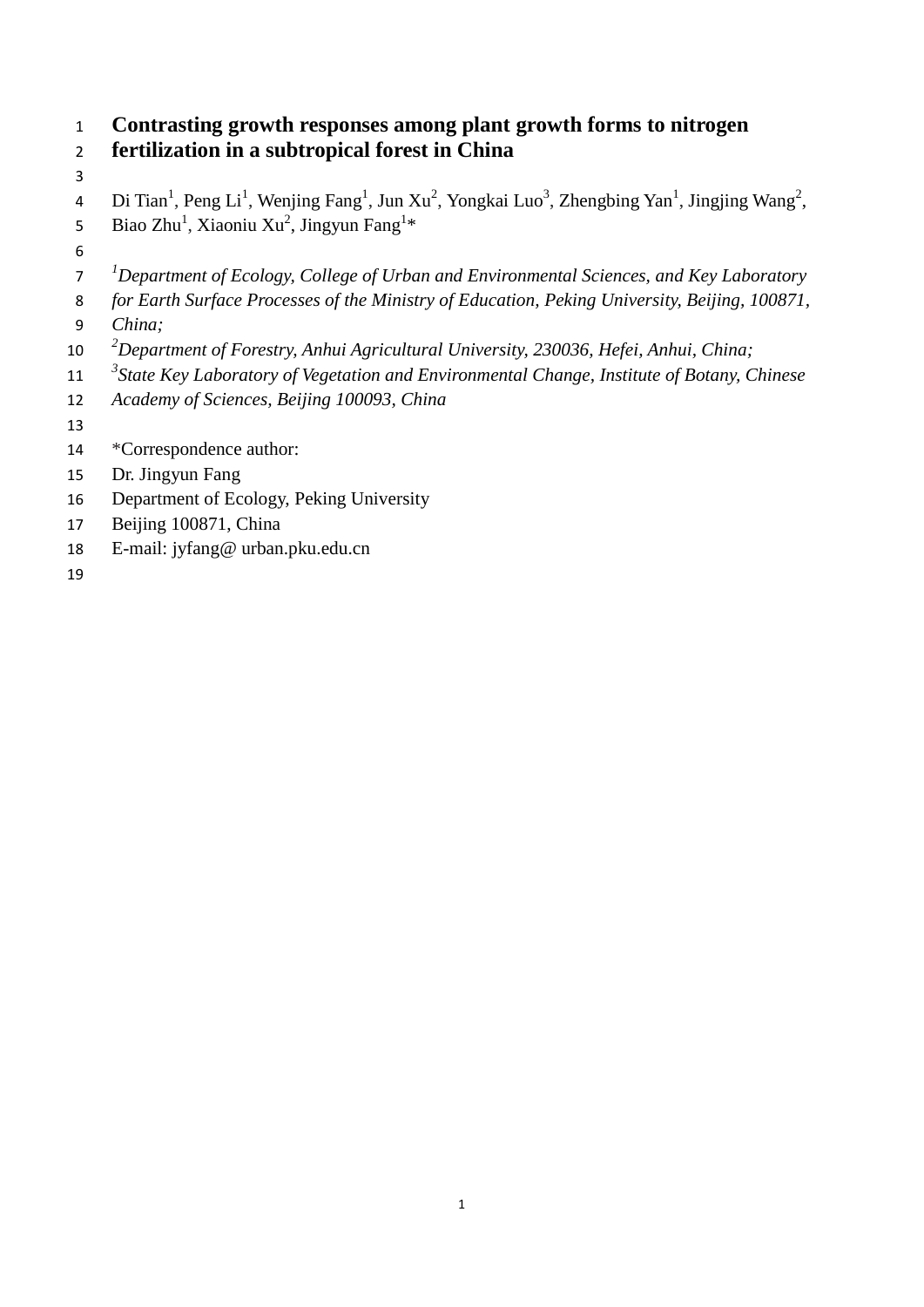## **Abstract**

- Atmospheric nitrogen (N) deposition has been a noteworthy aspect of global change. A number of observational studies have explored responses of plants to N deposition in boreal
- and temperate forests. Here we asked how the dominant trees and different plant growth
- forms respond to experimental N deposition in a subtropical forest in China. We conducted a
- 3.4-year N fertilization experiment in an old-aged subtropical evergreen broadleaf forest in
- 26 eastern China with three treatment levels applied to nine  $20 \times 20$  m plots and replicated in
- three blocks. We divided the plants into trees, saplings, shrubs (including tree seedlings), and
- groundcover plants (ferns) according to the growth forms, and then measured the absolute
- and relative basal area increments of trees and saplings and the aboveground biomass of
- understory shrubs and ferns. We further grouped individuals of the dominant tree species
- *Castanopsis eyrei* into three size classes to investigate their growth responses to the N
- fertilization separately. Our results showed that the plot-averaged absolute and relative
- growth rates of trees were not affected by N fertilization. Across the individuals of *C. eyrei,*
- the basal area increment of small trees with a DBH (diameter at breast height) of 5-10 cm has
- declined by 50% in N fertilized plots, while the growth of median and large trees with a DBH of >10 cm has not significantly changed with the N fertilization. The growth rate of small
- trees and saplings and the biomass of understory shrubs and groundcover ferns decreased
- significantly in the N fertilized plots. Our findings suggested that N might not be a limiting
- nutrient in the mature subtropical forest, and the limitation of other nutrients might be
- aggravated by the enhanced N deposition resulting in an adverse effect on the development of
- natural subtropical forest.
- 
- **Key-words:** *Castanopsis eyrei*, N fertilization, plant growth, shrub layer, subtropical forest,
- tree layer, groundcover fern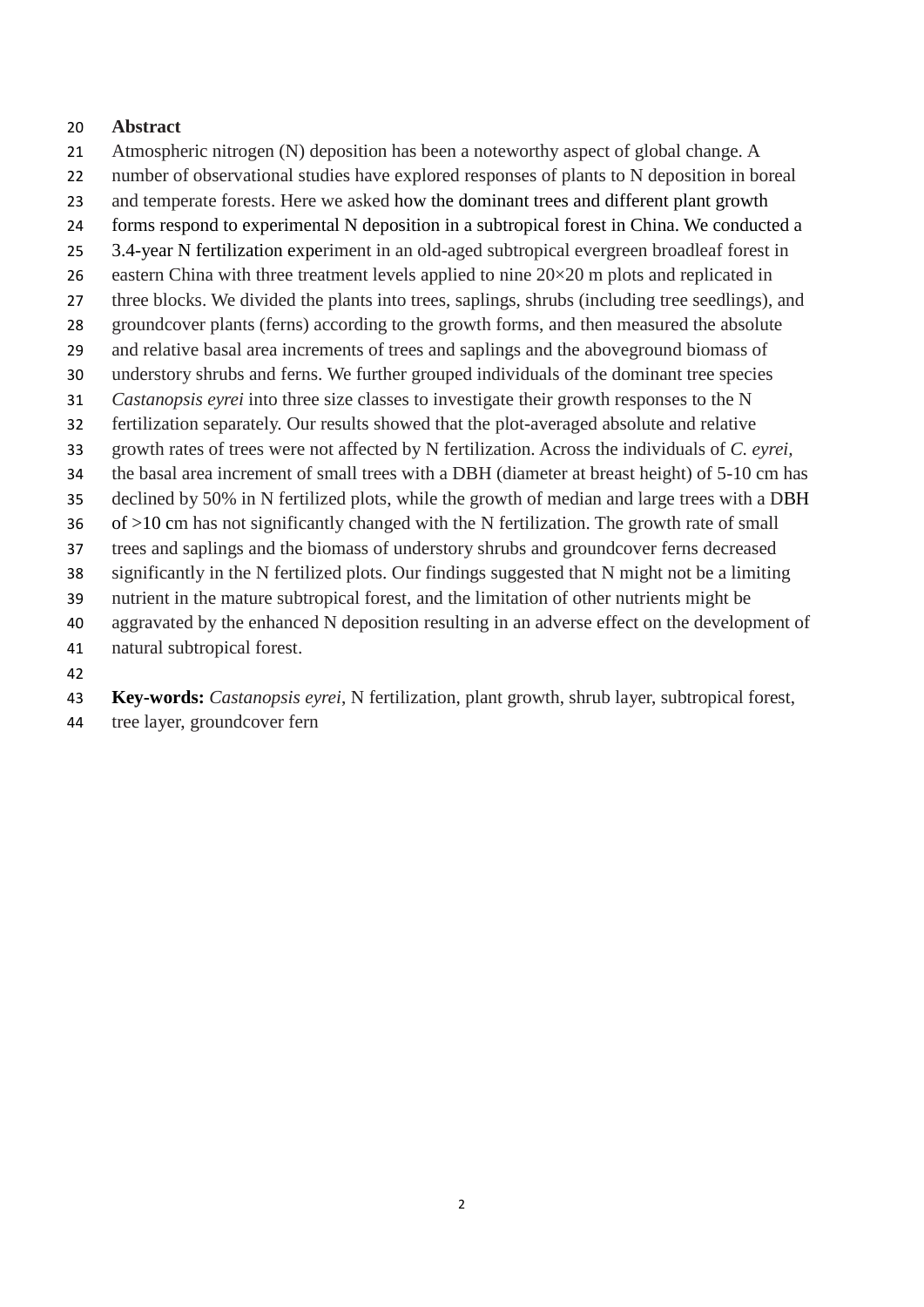### **1 Introduction**

Atmospheric nitrogen (N) deposition is a globally prevalent phenomenon (Galloway et al.,

2004). It has become a serious issue in China with the drastic increase of nitrogen oxides

- emissions, producing considerable effects on terrestrial ecosystems (Liu et al., 2013). On the
- one hand, most forest ecosystems show increased productivity and stand biomass with N
- deposition (Magnani et al., 2007). A recent study employing a model simulation suggests that
- N deposition has contributed to a 4.8% increase in the total carbon (C) storage of China's
- forests between 1981 and 2010 (Gu et al., 2015). On the other hand, N deposition has reduced
- species richness in terrestrial ecosystems (Lu et al., 2010; Dirnböck et al., 2014) and, in
- extreme cases, can cause N saturation with negative effects on ecosystem functioning in
- forest ecosystems (Aber et al., 1998; Lovett & Goodale 2011).
- 

 Since the 1990s, N deposition has been simulated with N-fertilization experiments in forest ecosystems to explore the responses of plants and other organisms (e.g., Wright & Tietema

1995; Bobbink et al., 2010; Fowler et al., 2015). Due to the widespread high amount of N

deposition in Europe and America, numerous studies that focused on the growth responses of

- plants have been carried out in boreal and temperate forests during the past several decades
- (Magill 2000; Högberg et al., 2006). These studies showed that most trees have a positive
- growth response to N fertilization and therefore have higher carbon sequestration potential

because the status of N limitation was largely alleviated by the increasing N inputs (e.g.,

- Thomas et al., 2010; BassiriRad et al., 2015). However, the understory plants in these forest
- ecosystems showed general negative responses to N enrichment with declined biomass or

shifted community structure (Rainey et al., 1999; Du et al., 2014; Dirnböck et al., 2014). In

addition to the opposite responses of trees and understory plants to N enrichment, differences

remained in the effects of N enrichment on single plant growth form in these forests.

Generally, the limited light availability in these ecosystems with high tree canopy cover was

ascribed to the negative effects of N fertilization (Strengbom & Nordin 2008).

Recently, the effects of N deposition on tropical forests raised researchers' concern.

Fertilization experiments in tropical forests showed different growth responses of trees to

nutrient additions among individual size levels, understory shrubs and tree seedlings(Wright

et al., 2011; Pasquini & Santiago 2012; Santiago et al., 2012), which contrasted with the ones

found for trees in the previously described experiments. For example, phosphorus (P)

- fertilization enhanced the growths of small trees and seedlings but had no effect on median
- and large trees, while N addition did not show any significant effect on plant growth in a

81 lowland tropical forest (Alvarez-Clare et al., 2013). In addition to the ubiquitous concept that

- P was a critical element driving plant growth in tropical forests (Vitousek et al., 1991),
- heterogeneous nutrient limitation that the growths of plants were co-limited by multiple
- nutrients was further proposed to explain why diverse plants respond differently to nutrient
- addition (Wright et al., 2011; Alvarez-Clare et al., 2013; Wurzburger & Wright 2015).
- Nevertheless, the patterns of specific nutrient limitation and responses of plants to added
- nutrient among diverse forest ecosystems need further exploration.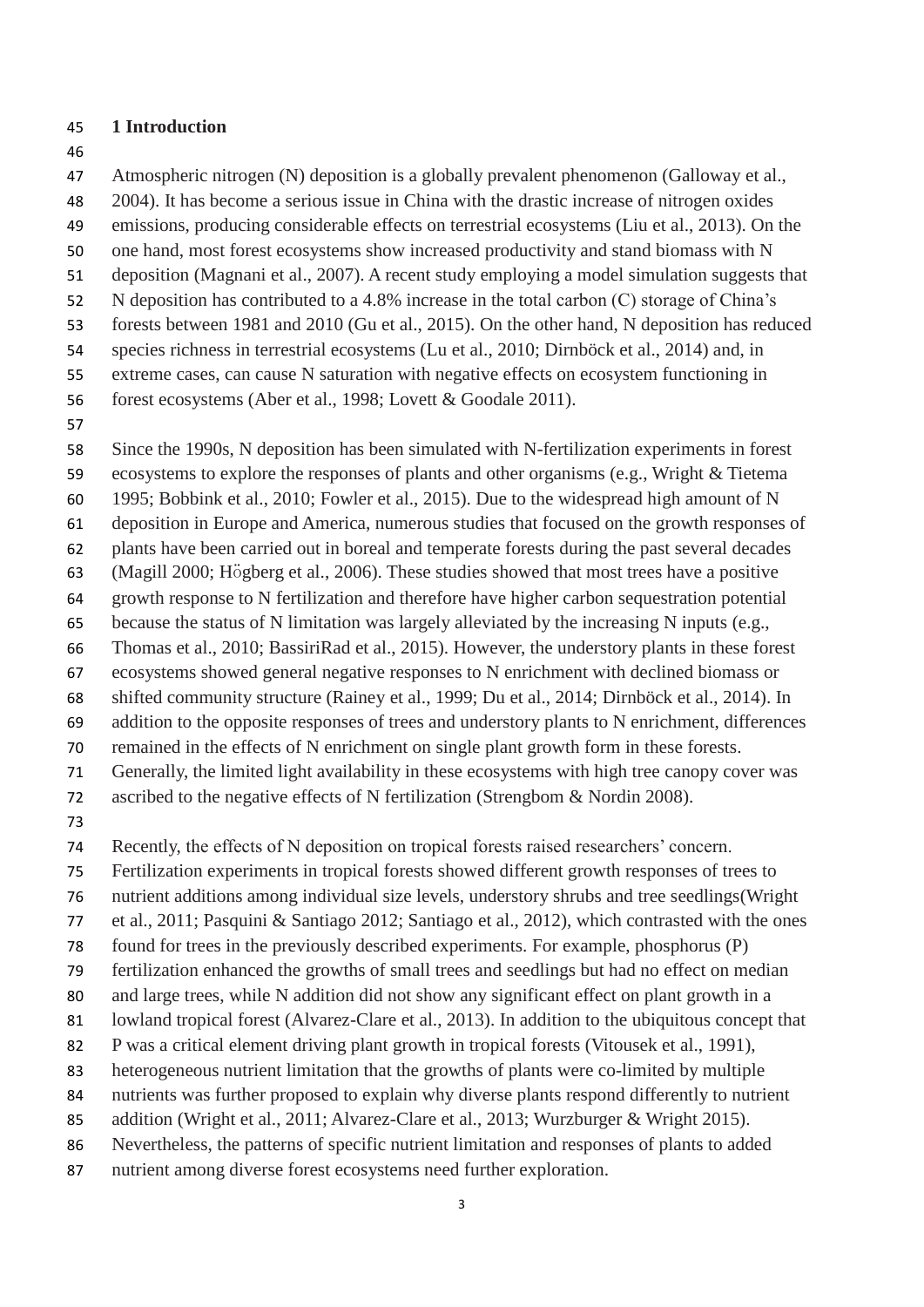- As most of the nutrient fertilization experiments have focused on boreal forests, temperate
- forests, and lowland tropical forests, few studies have investigated the effects of N deposition
- on subtropical forests despite their broad distribution throughout the world and great
- contribution to global carbon sink (Zhou et al., 2013; Yu et al., 2014; Huang et al., 2015).
- With the increasing N deposition in subtropical region, especially in central and eastern
- China (Du et al., 2014), it is important to diagnose the nutrient limitation and evaluate the
- responses of different plant growth forms to N deposition in subtropical forests for the
- assessment of carbon sequestration and community dynamics.
- 

 To better predict the responses of subtropical forests and different plant growth forms to N deposition, we carried out a 3.4-year N fertilization experiment with three treatment levels

- 100 applied to nine 20  $\times$  20 m plots and replicated in three blocks in a subtropical forest in eastern
- China. We attempt to explore whether N is a limiting element in the old-aged evergreen
- subtropical forest. We hypothesize a positive response of trees to N fertilization, but a
- negative response of understory growth forms to N fertilization due to the expansion of
- canopy crown and consequent reduction of light availability.
- 

## **2 Materials and methods**

## **2.1 Study site and experimental design**

 The N fertilization experiment site was located at 30°01'47'' N latitude and 117°21'23'' E longitude at an altitude of 375 metres in the natural conservation zone of Guniujiang in Anhui Province, eastern China. As a commendable representative of the typical subtropical broadleaved evergreen forest, the Guniujiang experimental site is an important part of the NEECF (Network of Nutrient Enrichment Experiments in China's Forests) project (Du et al., 2013), because of its representativeness in both species composition and landscape structure in the subtropical evergreen forest region. The study area has a humid climate with strong summer monsoons with an annual average precipitation of 1,700 mm and an average annual 117 temperature of 14.9 °C. The soil in this area has been classified as yellow brown earth 118 (Chinese Soil Taxonomic Classification), and the  $pH_{H2O}$  value at 0-10 cm soil depth was 4.58  $\pm 0.05$  (mean  $\pm$  SE). The total nitrogen, phosphorus, NH<sub>4</sub><sup>+</sup>-N, and NO<sub>3</sub>-N content in the soil 120 at 0-10 cm depth were 3.23 (0.37), 0.32 (0.02), 0.012 (0.001), and 0.002 (0.0006) mg  $g^{-1}$ ,

- respectively (Li et al., 2015).
- 

 The study was conducted in a well-protected, mature subtropical evergreen forest (>300 year age) with a three-layered vertical structure: the canopy tree layer (DBH>5 cm and height>5 125 m); the understory layer of saplings, shrubs and seedlings (DBH<5 cm and height<5 m); and

- the ground-cover layer (ferns and herbs). The average density and basal area of trees were
- 127 1,219 trees ha<sup>-1</sup> and 36.35 m<sup>2</sup> ha<sup>-1</sup>, respectively; *Castanopsis eyrei* was the dominant species (which was also an important species at some other sites in subtropical forests) and accounted
- for 87% of the total aboveground biomass of trees. The understory saplings and shrubs
- contained several species, including *Cleyera japonica, Camellia cuspidata, Rhododendron*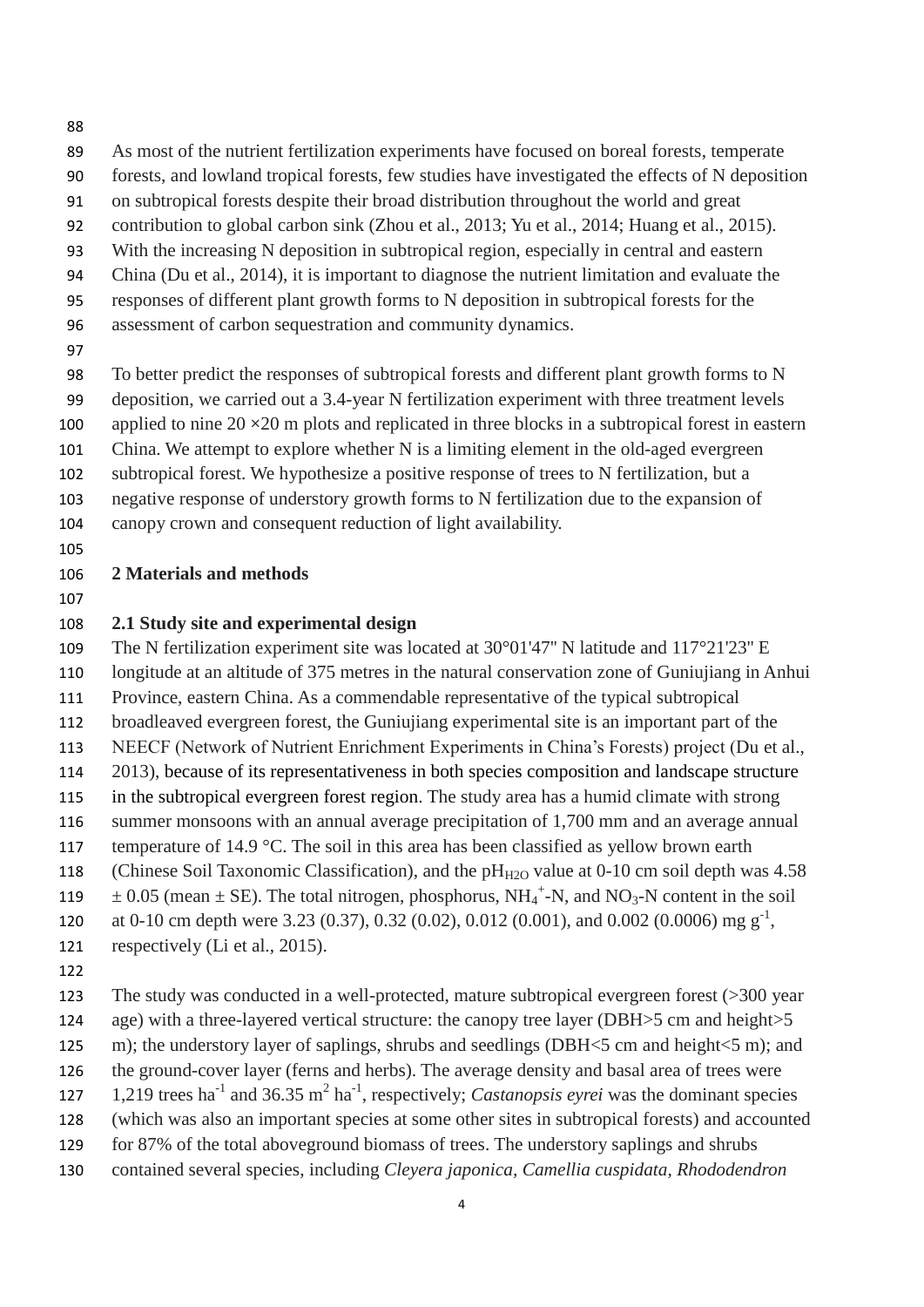- *ovatum, Eurya muricata, Cinnamomum japonicum, Cinnamomum subavenium, Sarcandra*
- *glabra,* and *C. eyrei*, and other native subtropical evergreen species (Table 1). Two fern
- species (*Woodwardia japonica* and *Dryopteris hwangshanensis*) and an orchid (*Cymbidium*
- *tortisepalum* var. *longibracteatum*) appeared on the floor layer, while *W. japonica* exclusively
- dominated the floor layer with a coverage of 10%-20%.
- 

 We began N fertilization in March 2011. A randomized block design was used to avoid spatial heterogeneity. We chose three blocks with similar stand growth, species composition and site 139 condition to establish three N treatments in each block: CK (0 kg N ha<sup>-1</sup> yr<sup>-1</sup>), N50 (50 kg N 140 ha<sup>-1</sup> yr<sup>-1</sup>), and N100 (100 kg N ha<sup>-1</sup> yr<sup>-1</sup>). As the amount of wet N deposition in this region 141 was 5.9-7.3 kg N ha<sup>-1</sup>yr<sup>-1</sup>, we applied N fertilization at these two levels to simulate the 142 extreme N deposition cases. In total, nine 20 m  $\times$  20 m plots were established with a 5-10 m 143 buffer zone between each plot. The total  $NH<sub>4</sub>NO<sub>3</sub>$  was divided into 12 dosages and applied to 144 the forest in each month of a year [at](javascript:void(0);) [regular](javascript:void(0);) [intervals.](javascript:void(0);)  $NH<sub>4</sub>NO<sub>3</sub>$  in dosages of 0.48 kg/plot and 0.95 kg/plot were dissolved in 15 L of fresh water, respectively, and then sprayed uniformly in N50 and N100 plots using a back-hatch sprayer. The unfertilized plots (controls) were 147 similarly treated with 15 L of fresh water without  $NH<sub>4</sub>NO<sub>3</sub>$ .

## **2.2 Sampling and measurement**

 In March 2011, the species of all trees higher than 2 m in each plot were labelled and their initial DBH (1.3 m) was measured. Then, autonomous band dendrometers made of aluminium tape and springs were installed on trees with a DBH greater than 5 cm. After one month to allow the tapes and springs on the trees to become stable, we began to measure the changes in the gaps on the tapes using vernier callipers and then calculated tree DBH (measured in July 2014) according to the following equation:

 

 $3.14 \times 10$  $DBH = DBH_1 + \frac{X_2 - X_1}{3.14 \times 10}$ 

159 where DBH<sub>1</sub> represents the initial DBH (cm) of trees measured in March 2011, and  $X_2$  and  $X_1$  (mm) represent the widths of gaps on the tapes measured at the end and the beginning of the experiment, respectively.

 The basal area is a common indicator for weighing the biomass of trees. Therefore, tree basal area increments were calculated to indicate the responses of tree biomass to the N fertilization. First, to test community-level responses of tree layer to N fertilization, we calculated the sum 166 of total basal area increase  $(m^2 \text{ ha}^{-2} \text{ year}^{-1})$  of all trees in a plot after 3.4 years of N fertilization and divided this value by the period of N fertilization (3.4 years) to obtain the annual basal area increase rate of the trees (dead trees were not included). Second, relative 169 annual basal area growth rate (RGR,  $m^2 m^{-2}$  year<sup>-1</sup>) was used to eliminate the conceivable interferential effects resulting from the differences in the number and size of original individuals among plots according to the following equation, similar to Alvarez-Clare et al.'s

 method (2013):  $RGR = \frac{\ln(2014 BA) - \ln(2011 BA)}{84}$ 

$$
3.4\,
$$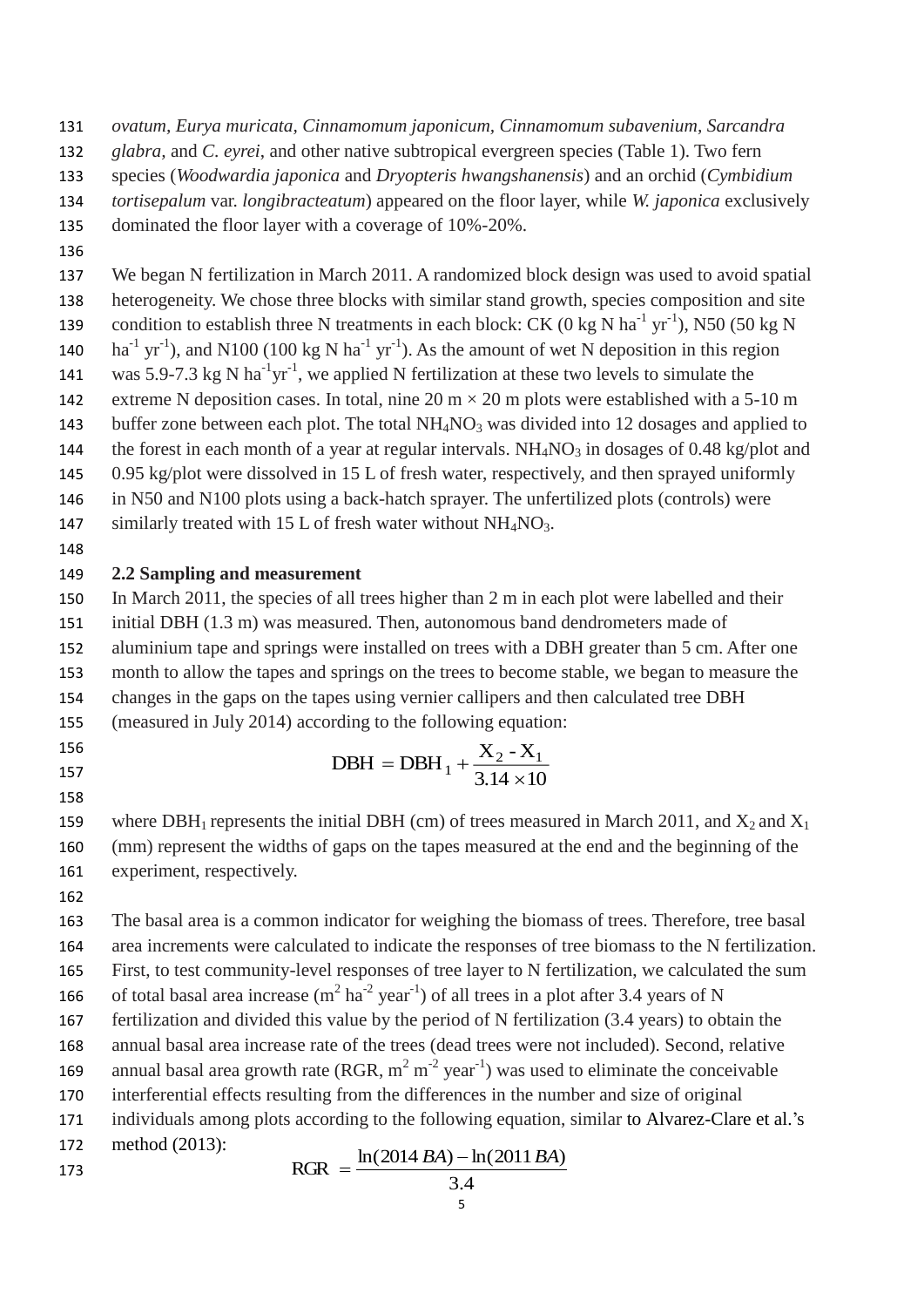- 174 where RGR represents the relative annual basal area growth rate  $(m^2 m^2 year^{-1})$ , BA indicates
- the sum of basal area of all trees in each plot, and 3.4 (years) is the N fertilization period (from March 2011 to July 2014).
- 

 Because *C. eyrei* was the only dominant species in the tree layer, we separated it from other tree species and grouped its individuals into three classes based on their DBH values (i.e.,

- 5-10 cm, 10-30 cm and >30 cm) to investigate the effects of N fertilization on the growth of
- 
- trees after removing the plant species and original size factors. During the monitoring of tree
- growth, dead trees were recorded. Then, we calculated the aboveground biomass increments of trees and the proportion of dead biomass using allometric equations (see Table S1).
- 
- We examined the effects of N fertilization on understory tree saplings distributed in the plots
- 186 according to their sizes and characteristics. For small trees with DBH<5 cm and height>2 m
- (defined as "saplings"), DBH was measured at the beginning of N fertilization and in 2014.
- Then, basal area increments, annual basal area growth rate, RGR, aboveground biomass
- increments, and dead biomass proportion of saplings were calculated based on DBH changes.
- For very small trees or shrubs with DBH<5 cm and height<2 m (defined as
- 191 "shrubs/seedlings"), we set two 5 m  $\times$  5 m subplots in each plot along a diagonal direction
- and investigated the abundance, dominance, basal diameter (diameter at 10 cm above the
- ground), height, and crown diameters of all shrubs/seedlings inside the subplots at two
- specific times. The first time was at the beginning of N fertilization (March 2011), and the
- second was in July 2014. The length, width, and number of fern leaves were measured
- carefully in the above-mentioned subplots, and the allometric equations for seven dominant species were then obtained (Table S1). Because the average aboveground biomass of
- shrubs/seedlings and ferns showed no significant differences across the three N treatments,
- we regarded the distribution of these understory shrubs/seedlings and ferns to be
- homogeneous among the three treatments before N fertilization in March 2011. Then we
- identified the effects of N fertilization by comparing the aboveground biomass of
- shrubs/seedlings and ferns in 2014 among the different treatments. Meanwhile, to investigate
- the canopy cover and understory light availability, we used a digital camera (Canon, Japan)
- with a fisheye lens (Sigma circular fisheye) to take photographs of canopy. In each subplot,
- we put the camera at 1m level above ground and took 5 photos upwards from understory.
- 
- In addition, to further explore the influences of N fertilization on growth of plants from biogeochemical perspective at Discussion section, we measured soil N, P content and pH (for details, see "Methods of soil sampling and nutrient detection" in Supplementary Materials).
- 

## **2.3 Statistical analysis**

- We used an analysis of variance (ANOVA) to evaluate the effects of N fertilization on basal
- area increments, RGR, aboveground increments, dead biomass proportion of trees, and
- aboveground biomass of shrubs/seedlings and ferns. Block and N treatment were both
- regarded as fixed factors in the statistical model. We excluded the interactions between block
- and N treatment from the model because they do not have ecological meaning. Tukey's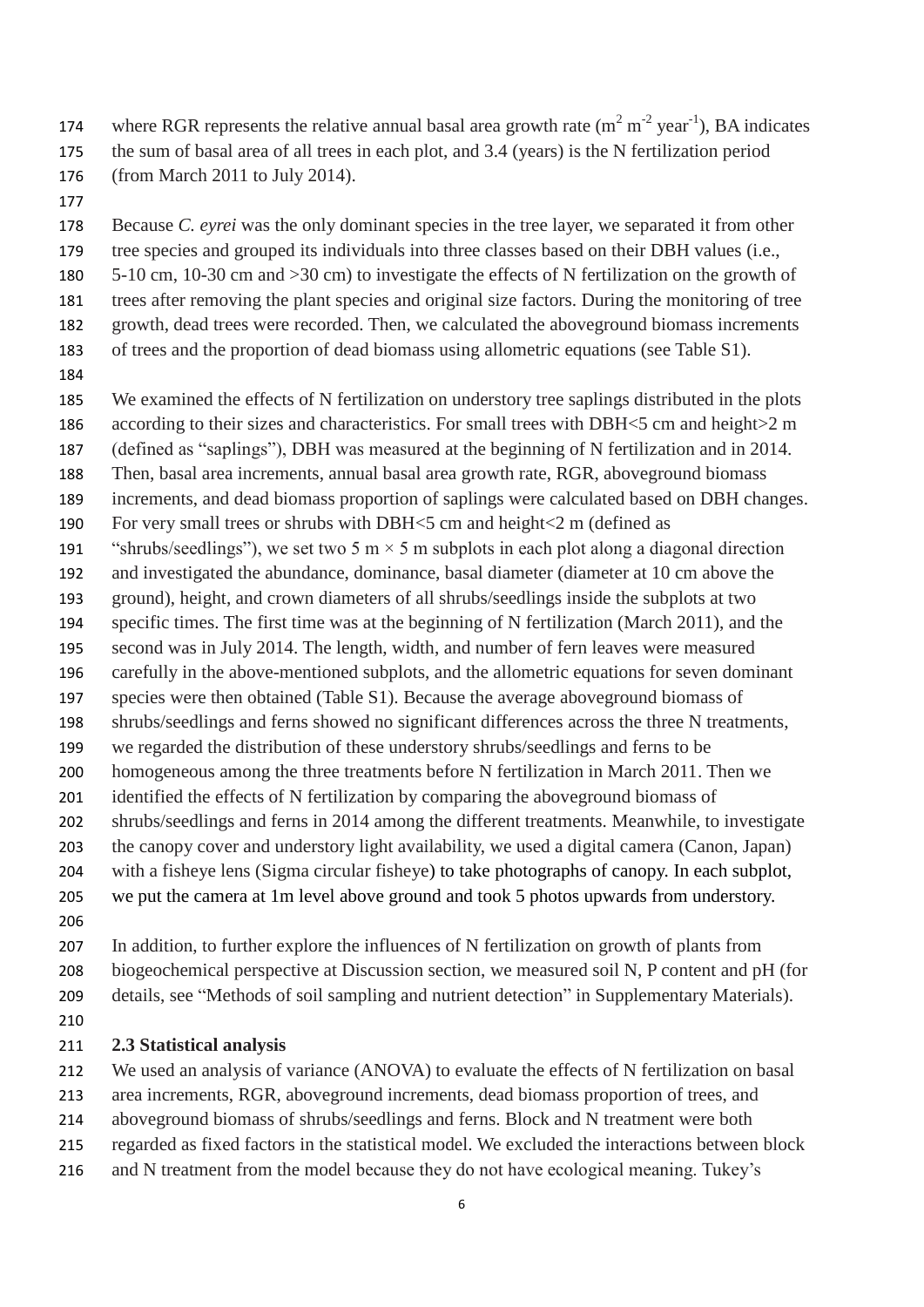- honest significant difference (HSD) tests were used to conduct the multi-comparisons among
- the three N treatments. For the estimation of canopy cover, we followed the procedures of
- weighted ellipsoidal method using the software Hemisfer (version 2.1.6) to obtain values of
- vertical total gap fraction (Fmv) which indicates the proportion of projected light spots to the
- total projected area (Thimonier et al., 2010). Then we obtained the values of [1-Fmv] to
- indicate canopy cover. All statistical analyses were performed in R.3.2 (R Development Core
- Team, 2010), and all figures were drawn in SigmaPlot 12 (Systat, 2010).
- 
- **3 Results**
- 

# **3.1 Growth responses of trees to N fertilization**

- The increments of basal area, aboveground biomass, and RGR of all trees at plot level
- showed no significant response to N fertilization during 3.4-year experiment (Fig. 1a-c).
- Compared with the unfertilized plots, N50 and N100 fertilized plots showed a tendency
- toward higher averaged proportions of dead trees' aboveground biomass despite no
- statistically significant differences between them (Fig. 1d).
- 
- Individuals of the dominant species *C. eyrei* with different initial DBH showed divergent
- responses of absolute basal area increments and RGR to N fertilization (Fig. 2a-2f). The
- small trees with a DBH of 5-10 cm growing under unfertilized plots showed greater basal
- area increments and RGR than those under N fertilized plots (Fig. 2a and 2d, *p*<0.05 and
- *p*=0.03, respectively). Specifically, the N50 and N100 fertilization decreased the absolute
- 239 basal area increments of small trees at rates of  $0.02 \text{ m}^{-2} \text{ ha}^{-1} \text{ year}^{-1}$  and  $0.39 \text{ m}^{-2} \text{ ha}^{-1} \text{ year}^{-1}$ ,
- respectively. However, inconsistent with such negative responses of small trees to N
- fertilization, the basal area increment and RGR of median (DBH of 10-30 cm; see Fig. 2b-2c)
- 242 and large trees (DBH > 30cm; see Fig. 2e-2f) did not show significant responses to N
- 243 fertilization  $(p>0.05$  in all cases).
- 

# **3.2 Growth responses of understory saplings, shrubs/seedlings, and ferns to N fertilization**

- Responses of understory saplings to N fertilization were similar to those of small dominant trees*.* Although the annual absolute increments of basal area increments of saplings showed
- no significant response to N fertilization (Fig. 3a, *p*=0.72), the RGR of saplings growing in
- N50 and N100 plots showed a substantial decrease at rates of 0.021 m<sup>-2</sup> m<sup>-2</sup> yr<sup>-1</sup> and 0.019 m<sup>-2</sup>
- 251  $\text{m}^2$  yr<sup>-1</sup>, respectively, compared to saplings growing in unfertilized plots (Fig. 3b, *p*<0.001).
- 
- In addition, a general negative effect of N fertilization also occurred on understory shrubs and
- groundcover ferns. The aboveground biomass of seven predominant shrubs/seedlings was
- drastically decreased by 69.4% and 79.1% in N50 and N100 fertilized plots, respectively,
- compared with those in the unfertilized plots (Fig. 4a, *p*<0.01). Remarkably, the aboveground
- biomass of groundcover ferns significantly declined by 92.4% and 93.4% in N50 and N100
- 258 fertilized plots (Fig. 4b,  $p<0.05$ ).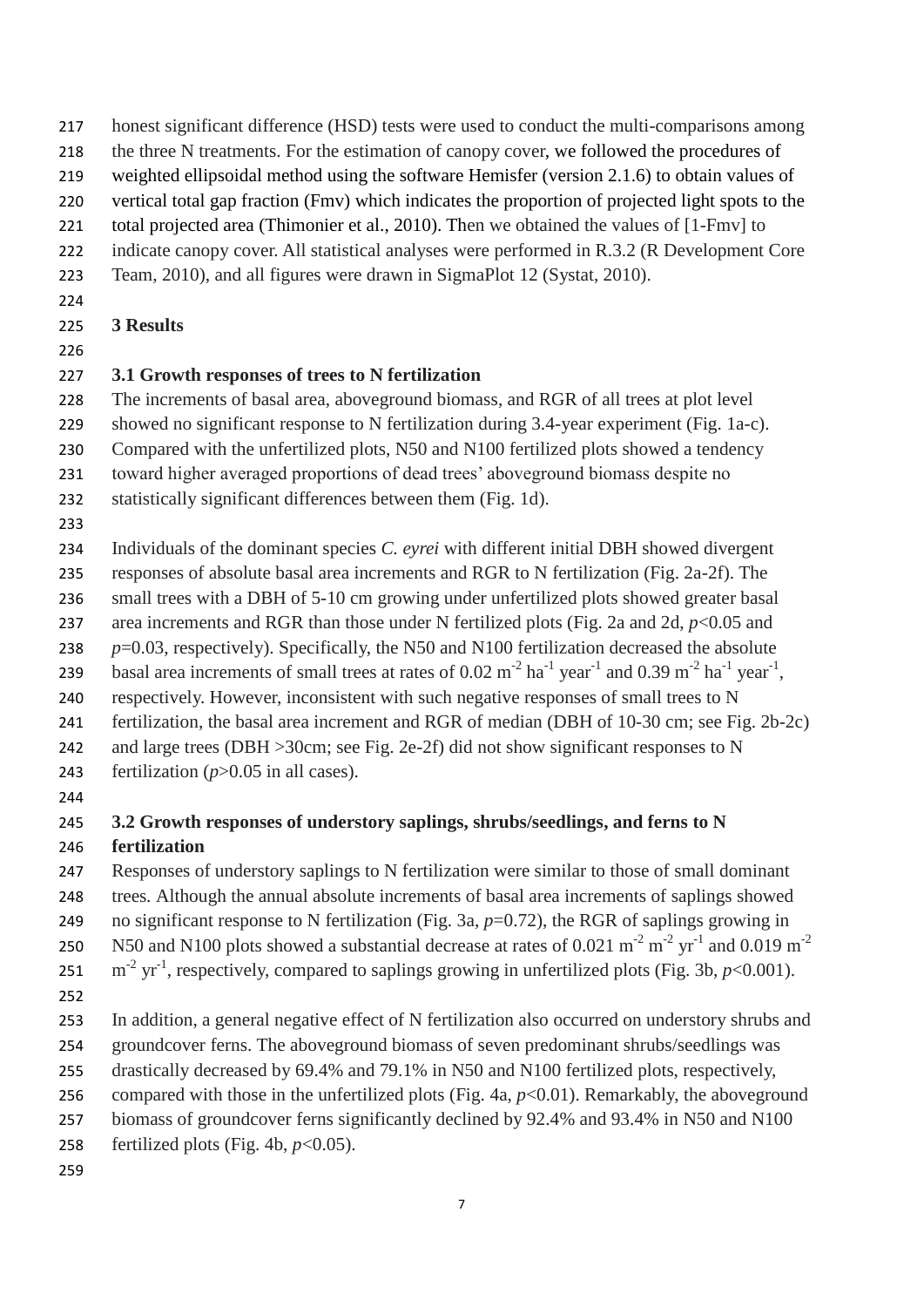#### **4 Discussion**

#### **4.1 Growth responses of trees to N fertilization**

 Nutrient limitation was generally determined through evaluating ecosystem feedbacks to nutrient addition (Vitousek, 1991; Santiago et al., 2012; Alvarez-Clare et al., 2013). When the forest ecosystems showed a positive response to added nutrient, e.g., plant growth or rates of physiological processes were promoted, the added nutrient then could be interpreted as limiting to the ecosystem, otherwise, as not limiting to the ecosystem (Santiago, 2015). We initially expected positive growth responses of trees exposed to N fertilization in the subtropical forest of our study site because N availability in the soil would be enhanced by N fertilization and the N limitation of plants could be alleviated. However, contrary to our expectation, we did not observe strong positive growth responses of trees to N fertilization in the forest (Figs. 1 and 2). Across individual tress of different sizes and plant growth forms, we only observed substantial negative responses of small trees (5-10 cm DBH) (Fig. 2a-2d) and saplings (Fig. 3a-3b) and weak positive responses of median and large trees (>10 cm DBH) to N fertilization (Fig. 2b-2c and 2f-2e), which further demonstrated that the growth of trees in this old-aged evergreen subtropical forest was not essentially limited by N as

hypothesized.

#### 

 Contrasted with previous studies of positive responses of trees to N fertilization in boreal and temperate forests which were considered as N limited ecosystems (Högberg et al., 2006; Thomas et al., 2010; BassiriRad et al., 2015), our finding of the unchanged responses of trees to N fertilization was partly consistent with observations of trees from tropical forests (e.g., Santiago et al., 2012; Alvarez-Clare et al., 2013). Studies from mature tropical forests have

- revealed that P availability was a critical element shaping tree species distribution and productivity (Santiago 2016; Dalling et al., 2016). Given the similar high-weathered soil
- properties, humid climatic conditions, and dominant evergreen species in mature subtropical forest as those in wet tropical forest, we [speculated](javascript:void(0);) that P limitation, not N limitation, might
- have played a key role on plants in the subtropical forest. As a supplement, we used data from
- a P fertilization experiment conducted in another subtropical forest with similar community
- structure nearby our experiment site to check if P limits plant growth. We applied 50 kg ha<sup>-1</sup> 291 yr<sup>-1</sup> P (P<sub>2</sub>O<sub>5</sub>) to the forest and measured the growth of the dominant tree species (*C*.
- *sclerophylla*) following the same steps presented in the 'Materials and methods' section in
- this paper. After two years' P fertilization, we found that the annual absolute basal area
- increment and relative basal area in P fertilized plots were 56.0% and 101.5% higher, respectively, than in unfertilized plots (*p*=0.02 and *p*=0.03, respectively, unpublished data).
- Our results from N fertilization and the supplementary P fertilization experiments indicate
- that plant growth in subtropical forests might be highly limited by P, but this is in great need
- for further verification in the future studies. Similarly, limitation of other nutrients, such as K
- (potassium) which was highlighted in tropical forests, and their combination as well as
- heterogeneous nutrient limitation of specific species and plant growth forms may warrant
- further considerations in subtropical forests (Wright et al., 2011; Santiago et al., 2012;
- Alvarez-Clare et al., 2013).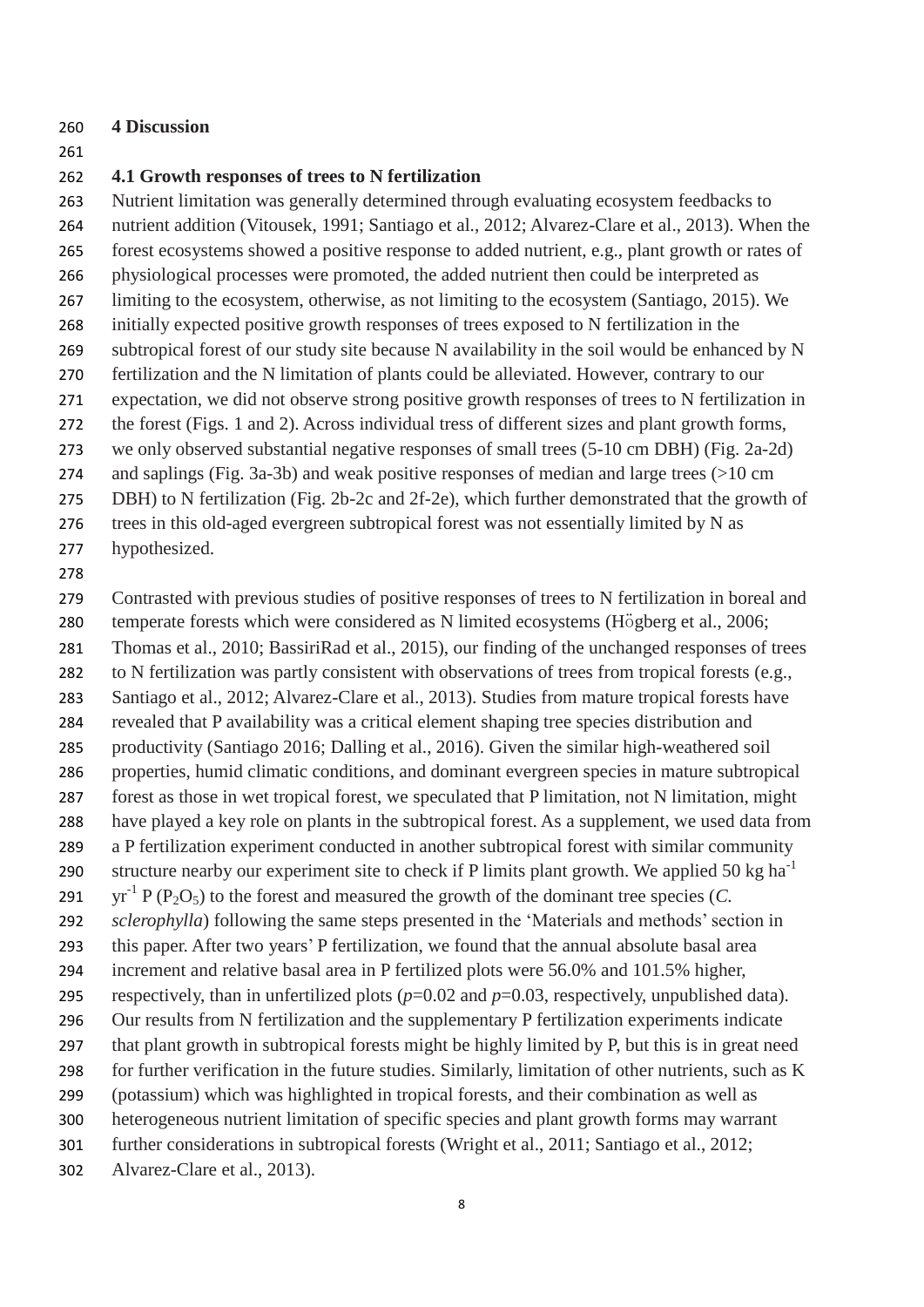## **4.2 Growth responses of small trees, understory saplings, shrubs/seedlings and ferns to N fertilization**

 Although the positive responses of small or juvenile trees to nutrient fertilization has been reported in boreal, temperate, and tropical forest (e.g., Högberg et al., 2006; Bedison & McNeil 2009; Alvarez-Clare *et al*. 2013), our results showed a remarkable negative effect of N fertilization on small-size plants including trees, understory saplings, shrubs/seedlings and ferns. During our field investigation, we also found that the average proportion of dead trees (Fig. 1d) and saplings might tend to increase in N fertilized plots although the result was not statistically significant (*p*=0.30). Additionally, the groundcover ferns in N100 plots almost disappeared after 3.4-year N fertilization (personal observation). Given the high stand density in this mature subtropical forest, we suggest that N fertilization might potentially lead to increased self- and alien-thinning of individuals through decreasing understory light

- availability.
- 

The pivotal role of light availability in the eco-physiological processes of understory growth

forms has been widely recognized (Santiago, 2015). Due to the limited light availability,

 understory plants may not be able to incorporate the added nutrient and promote their photosynthetic rates (Alvarez-Clare *et al*., 2013). Nevertheless, a study conducted in a

tropical forest with thick canopy showed that photosynthetic process could be enhanced by

nutrient addition even under low light availability (Pasquini & Santiago, 2012). In sharp

contrast, the study conducted in an Australian rainforest revealed that understory seedlings

increased growth when the light availability was high, but showed no significant response to

nutrient fertilization in low lights (Thompson et al., 1988). These studies, together with our

field observations, suggest that the growth of understory plants is largely co-limited by

- nutrient and light availability in the local environment.
- 

 Further, Our results of forest canopy cover estimated by photographic fisheye showed no 331 significant differences between unfertilized (0.77 $\pm$ 0.01) and N fertilized plots (0.76 $\pm$ 0.04 332 and  $0.72 \pm 0.01$  in N50 and N100 plots, respectively), which was consistent with the findings of Lu et al. (2010). Although the understory light irradiance fluctuated largely during a day

 and was very hard to detect precisely, our measurements of forest canopy cover provided a rough evaluation for light availability. The results might indicate that other factors in addition to the low light availability in this old-aged forest had also played a crucial role in influencing understory plants during 3.4 years' N fertilization.

## **4.3 Potential N saturation and plant growth**

340 The striking biomass reduction of the understory plants, especially ferns, in response to N

fertilization in our study well corroborated the similar findings in an old-aged tropical forest

at Dinghushan in China (Lu et al., 2010). Also, consistent with previous studies obtained

from boreal, temperate and tropical forests (Rainey et al., 1999; Alvarez-Clare et al., 2013;

Dirnböck et al., 2014), our experiment revealed that understory small-sized plants responded

sensitively to nutrient fertilization, which might indicate a possibility of N saturation in the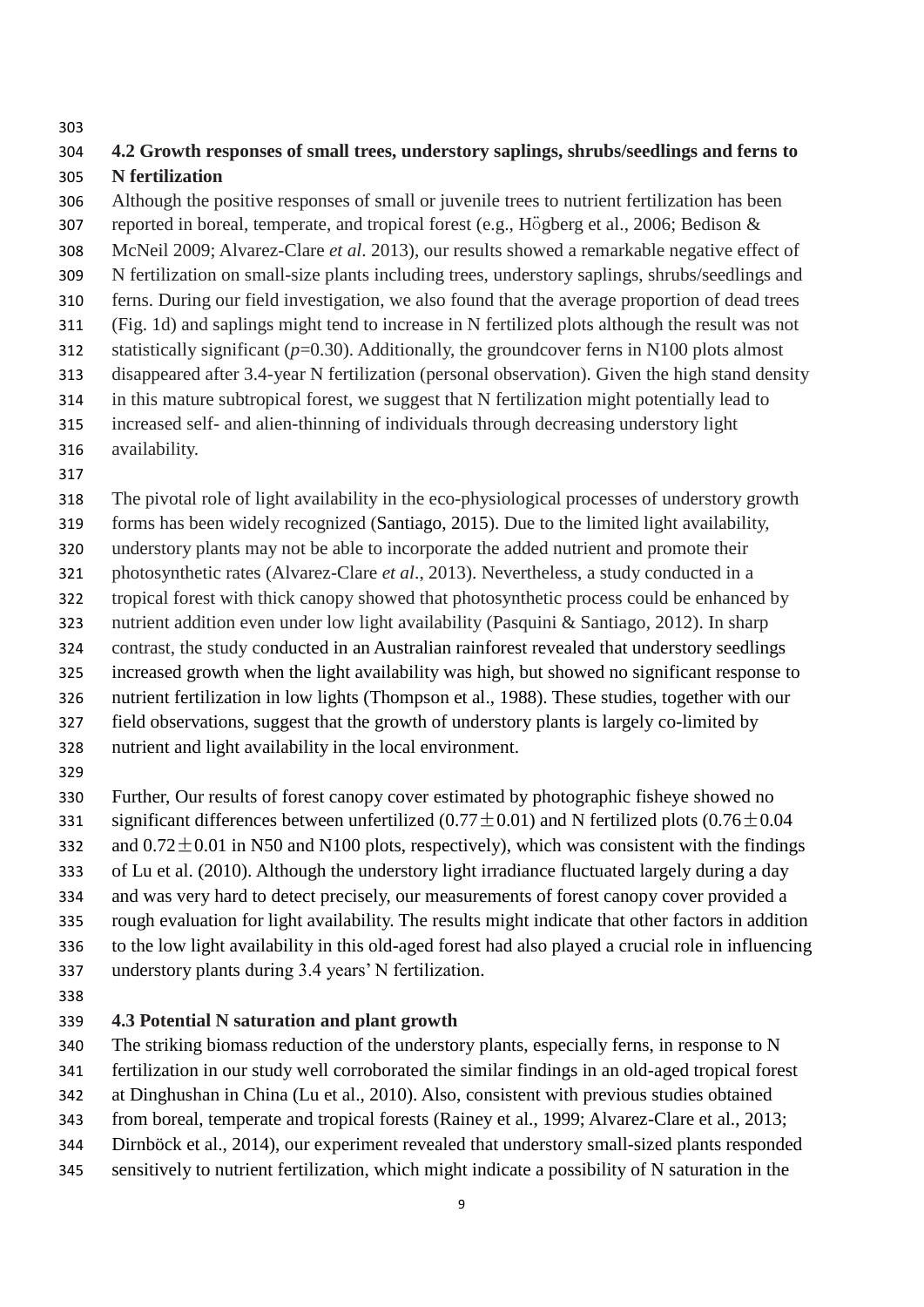- subtropical forest. According to the definition of N saturation addressed by Aber et al. (1989),
- the drastic decrease of understory ferns, shifted composition of understory plant community,
- and cation imbalances of understory species after 7 years' chronic N fertilization at Harvard
- Forest, USA, could be interpreted as useful indicators of N saturation (Rainey et al., 1999).
- Moreover, a 6-year N fertilization experiment in an old-aged tropical forest at Dinghushan
- 351 also showed signs of N saturation, such as significant increases in nitrate  $(NO<sub>3</sub>$ <sup>-</sup>) leaching, 352 inorganic N concentration and  $N_2O$  emissions of soils, and soil acidification (Lu et al., 2014;
- Chen et al., 2015). In our experiment, we observed mild soil acidification and increased soil
- N concentration in high N fertilized plots (Fig. S1). Combined with the negative responses of
- understory plants, we suggest that the 3.4-year N fertilization in this mature subtropical forest site has potentially caused N saturation, but further observations are required in the future study.
- 

# **5. Conclusion**

 Contrasting growth responses among plant growth forms to N fertilization were presented in the mature subtropical evergreen forest in this study. Overall growth of trees at the plot level showed no significant responses to the N fertilization; however, if the dominant tree species *C. eyrei* was grouped into three DBH classes, then the basal area increment of small trees with a DBH of 5-10 cm declined by 50% in N fertilized plots, while the growth of large trees with DBH>10 cm showed weak responses to N fertilization. The growths of understory saplings, shrubs/seedlings, and groundcover ferns showed a negative response to N fertilization. Our results indicated that N might not be a limited nutrient in this subtropical forest and that other nutrients and light availability may potentially co-limit growth of plants with different growth forms. Our data also suggested that even short-term N fertilization might have caused N saturation in this mature subtropical forest and the limitation of other nutrients might be amplified with increasing N addition.

- 
- *Funding:* This study was funded by the National Natural Science Foundation of China (31321061 and 31330012).
- 

*Acknowledgements.*We wish to thank Bernhard Schmid, Gianalberto Losapio, Lilian Dutoit,

- Peter Schmid and Jessica Baby for their helpful suggestions on the manuscript, and the editor
- and two anonymous reviewers for their insightful comments that greatly improved this
- manuscript. We also thank the Sino-German Center for Research Promotion for the
- participation in a summer school in Jingdezhen (GZ1146).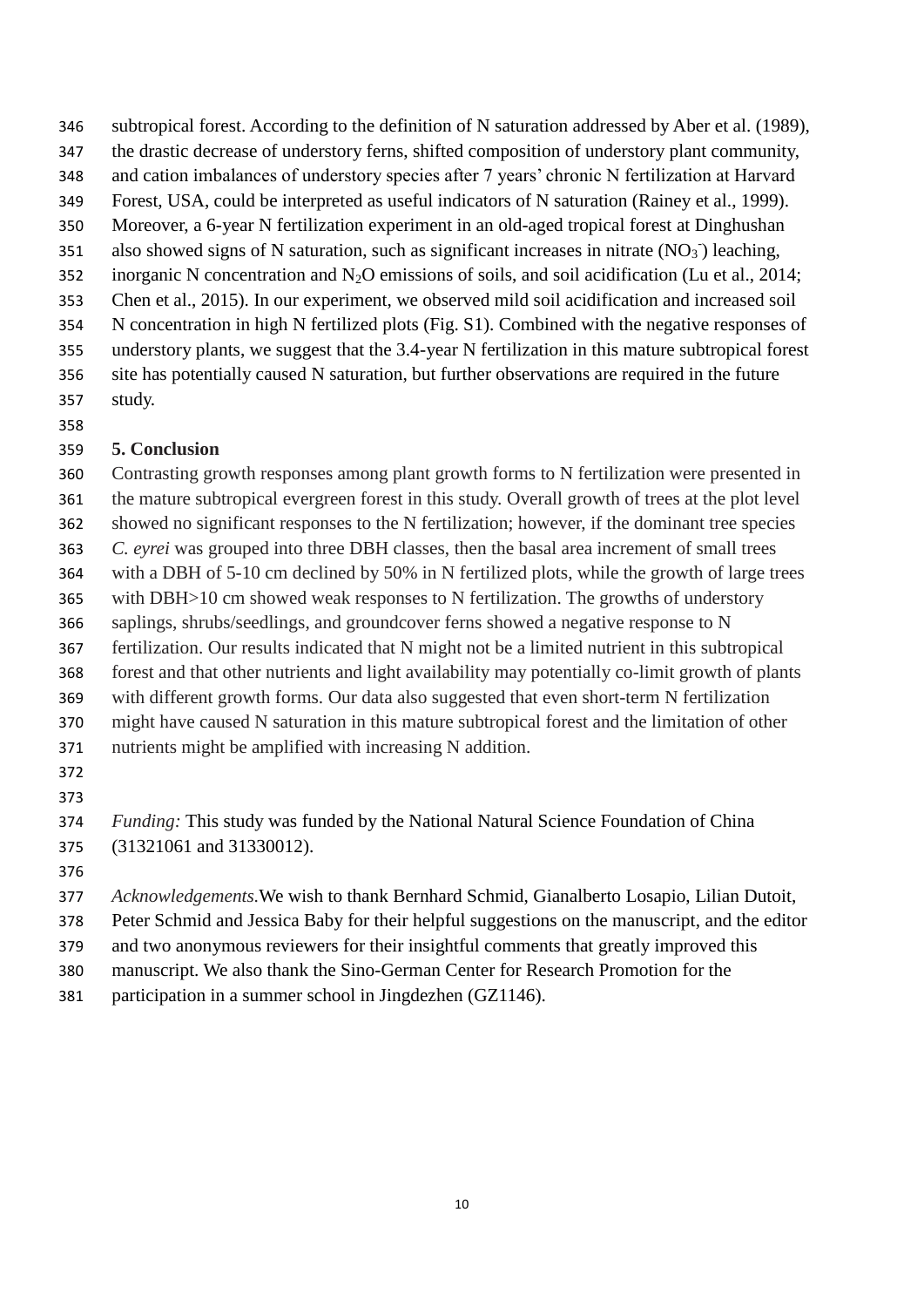#### **References**

- Aber, J., McDowell, W., Nadelhoffer, K., Magill, A., Berntson, G., Kamakea, M., McNulty, S., Currie, W., Rustad, L., and Fernandez, I.: Nitrogen saturation in temperate forest ecosystems: hypotheses revisited, BioScience, 48, 921-934, 1998.
- Alvarez-Clare, S., Mack, M.C., and Brooks, M.: A direct test of nitrogen and phosphorus limitation to net primary productivity in a lowland tropical wet forest, Ecology, 94, 1540-1551, 2013.
- BassiriRad, H., Lussenhop, J.F., Sehtiya, H.L., and Borden, K.K.: Nitrogen deposition potentially contributes to oak regeneration failure in the Midwestern temperate forests of the USA, Oecologia, 177, 1-11, 2015.
- Bedison, J.E., and McNeil, B.E.: Is the growth of temperate forest trees enhanced along an ambient nitrogen deposition gradient?, Ecology, 90, 1736-1742, 2009.
- Bobbink, R., Hicks, K., Galloway, J., Spranger, T., Alkemade, R., Ashmore, M., Bustamante,
- M., Cinderby, S., Davidson, E., and Dentener, F.: Global assessment of nitrogen deposition effects on terrestrial plant diversity: a synthesis, Ecol. Appl., 20, 30-59, 2010.
- Chen, H., Gurmesa, G.A., Zhang, W., Zhu, X.M., Zheng, m.h., Mao, Q.G., Zhang, t., and Mo, J.M.: Nitrogen saturation in humid tropical forests after 6 years of nitrogen and
- phosphorus addition: Hypothesis testing, Functional Ecol., 30(2): 305-313, 2015.
- Dalling, J. W., Heineman, K. Lopez, O. R., Wright, S. J., and Turner, B. L. in The Paradigm of Phosphorus Limitation, Tropical tree physiology, eds. Goldstein, G., and Santiago,
- L.S., Springer International Publishing, Switzerland, pp.261-274, 2016.
- Dirnböck, T., Grandin, U., Bernhardt‐Römermann, M., Beudert, B., Canullo, R., Forsius, M., Grabner, M.T., Holmberg, M., Kleemola, S., and Lundin, L.: Forest floor vegetation response to nitrogen deposition in Europe, Global Change Biol., 20, 429-440, 2014.
- Du, E.Z., Zhou, Z., Li, P., Hu, X.Y., Ma, Y.C., Wang, W., Zheng, C.Y., Zhu, J.X., He, J.S., and Fang, J.Y.: NEECF: a project of nutrient enrichment experiments in China's forests, J. Plant Ecol., 6, 428-435, 2013.
- Du, E.Z., Liu, X.Y., and Fang, J.Y.: Effects of nitrogen additions on biomass, stoichiometry and nutrient pools of moss *Rhytidium rugosum* in a boreal forest in Northeast China, Environ. Poll., 188, 166-171, 2014.
- Fowler, Z. K., Adams, M. B., and Peterjohn, W. T.: Will more nitrogen enhance carbon storage in young forest stands in central Appalachia?, For. Ecol. Manage., 337, 144-152, 2015.
- Galloway, J.N., Dentener, F.J., Capone, D.G., Boyer, E.W., Howarth, R.W., Seitzinger, S.P., Asner, G.P., Cleveland, C., Green, P., and Holland, E.: Nitrogen cycles: past, present, and future, Biogeochemistry., 70, 153-226, 2004.
- Gu, F.X., Zhang, Y.D., Huang, M., Tao, B., Yan, H.M., Guo, R., and Li., J.: Nitrogen deposition and its effect on carbon storage in Chinese forests during 1981–2010, Atmos. Environ., 123, 171-179, 2015.
- Huang, Y.M., Kang, R., Mulder, J., Zhang, T., and Duan, L.: Nitrogen saturation, soil acidification, and ecological effects in a subtropical pine forest on acid soil in southwest China, J. Geophys.Res., 120, 2457-2472, 2015.
- Högberg, P., Fan, H.B., Quist, M., Binkley, D., and Tamm, C. O.: Tree growth and soil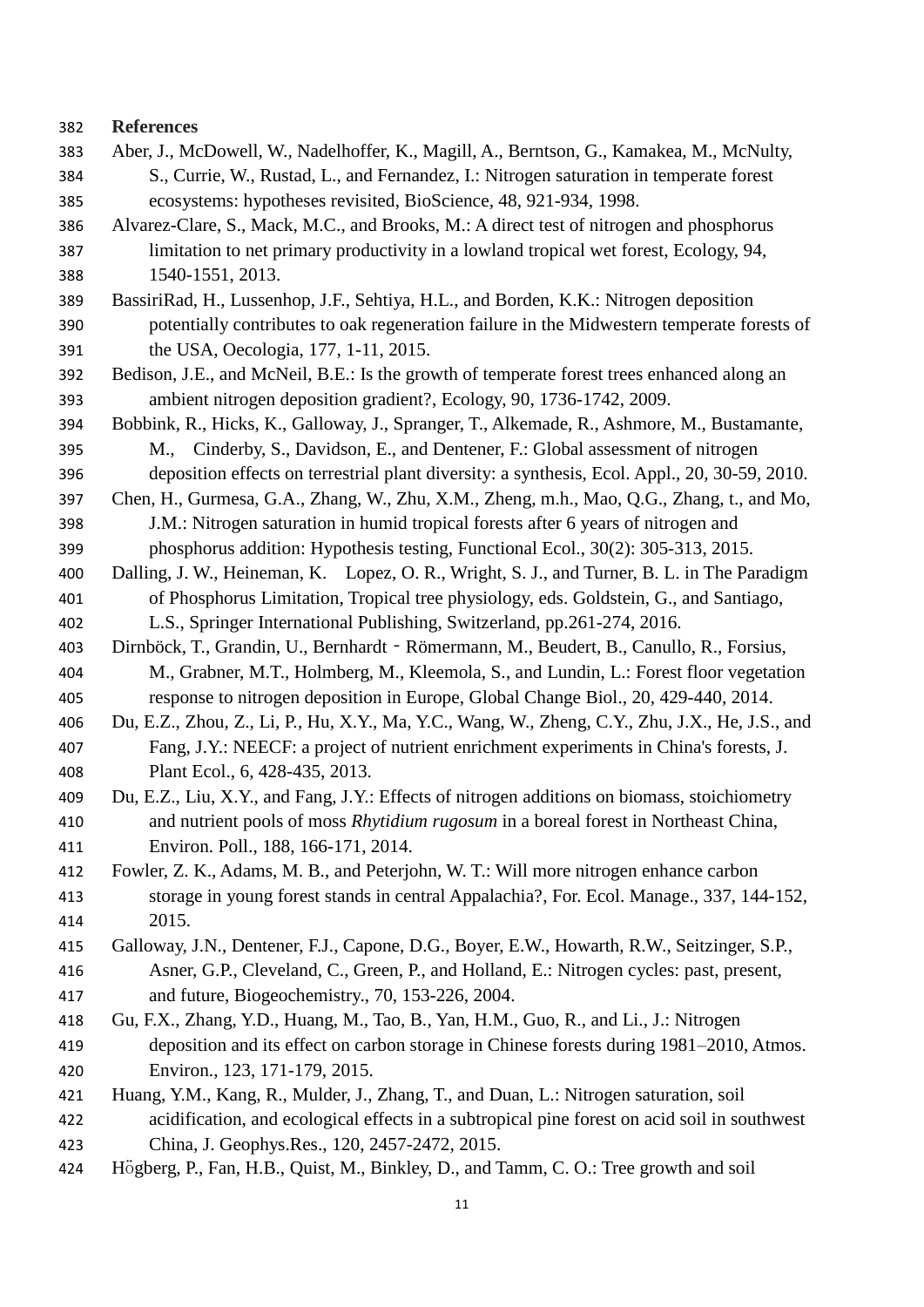acidification in response to 30 years of experimental nitrogen loading on boreal forest, Global Change Biol., 12: 489-499, 2006. Li, P., Han, W.X., Zhang, C., Tian, D., Xu, X.X., and Fang, J.Y.: Nutrient resorption of Castanopsis eyrei varies at the defoliation peaks in spring and autumn in a subtropical forest, Anhui, China, Ecol. Res., 30, 111-118, 2015. Liu, X.J., Zhang, Y., Han, W.X., Tang, A.H., Shen, J.L., Cui, Z.L., Vitousek, P., Erisman, J. W., Goulding, K., and Christie, P.: Enhanced nitrogen deposition over China, Nature, 494, 459-462, 2013. Lovett, G. M., and Goodale, C. L.: A new conceptual model of nitrogen saturation based on experimental nitrogen addition to an oak forest, Ecosystems, 14, 615-631, 2011. Lu, X.K., Mao, Q.G., Gilliam, F. S., Luo, Y.Q., and Mo, J.M.: Nitrogen deposition contributes to soil acidification in tropical ecosystems, Global Change Biol., 20, 3790-3801, 2014. Lu, X.K., Mo, J.M., Gilliam, F.S., Zhou, G.Y., and Fang, Y.T.: Effects of experimental nitrogen additions on plant diversity in an old‐growth tropical forest, Global Change Biol., 16, 2688-2700, 2010. Magill, A. H., Aber, J. D., Berntson, G. M., McDowell, W. H., Nadelhoffer, K. J., Melillo, J. M., and Steudler, P.: Long-term nitrogen additions and nitrogen saturation in two temperate forests, Ecosystems, 3:238-253, 2000. Magnani, F., Mencuccini, M., Borghetti, M., Berbigier, P., Berninger, F., Delzon, S., Grelle, A., Hari, P., Jarvis, P. G., and Kolari, P.: The human footprint in the carbon cycle of temperate and boreal forests, Nature, 447, 849-851, 2007. Pasquini, S., and Santiago, L.: Nutrients limit photosynthesis in seedlings of a lowland tropical forest tree species, Oecologia, 168, 311-319, 2012. Rainey, S. M., Nadelhoffer, K. J., Silver, W. L., and Downs, M. R.: Effects of chronic nitrogen additions on understory species in a red pine plantation, Ecol. Appl., 9, 949-957, 1999. Santiago, L.S., Wright, S.J., Harms, K.E., Yavitt, J.B., Korine, C., Garcia, M.N., and Turner, B.L.: Tropical tree seedling growth responses to nitrogen, phosphorus and potassium addition, J. Ecol., 100, 309-316, 2012. Santiago, L. S.: Nutrient limitation of eco-physiological processes in tropical trees, Trees, 29, 1291-1300, 2015. Santiago, L. S., and Goldstein, G.: Is Photosynthesis Nutrient Limited in Tropical Trees? Tropical tree physiology, Springer International Publishing, 299-318, 2016. Strengbom, J., and Nordin, A.: Commercial forest fertilization causes long-term residual effects in ground vegetation of boreal forests, For. Ecol. Manage., 256, 2175-2181, 2008. Thompson, W., Stocker, G.C., and Kriedemann, P.E.: Growth and photosynthetic response to light and nutrients of *flindersia brayleyana* F. Muell., a rainforest tree with broad tolerance to sun and shade, Funct Plant Boil., 15, 299-315, 1988. Thomas, R.Q., Canham, C.D., Weathers, K.C., and Goodale, C.L.: Increased tree carbon storage in response to nitrogen deposition in the US, Nature Geosci., 3, 13-17, 2010. Vitousek, P. M., and Howarth, R. W.: Nitrogen limitation on land and in the sea: how can it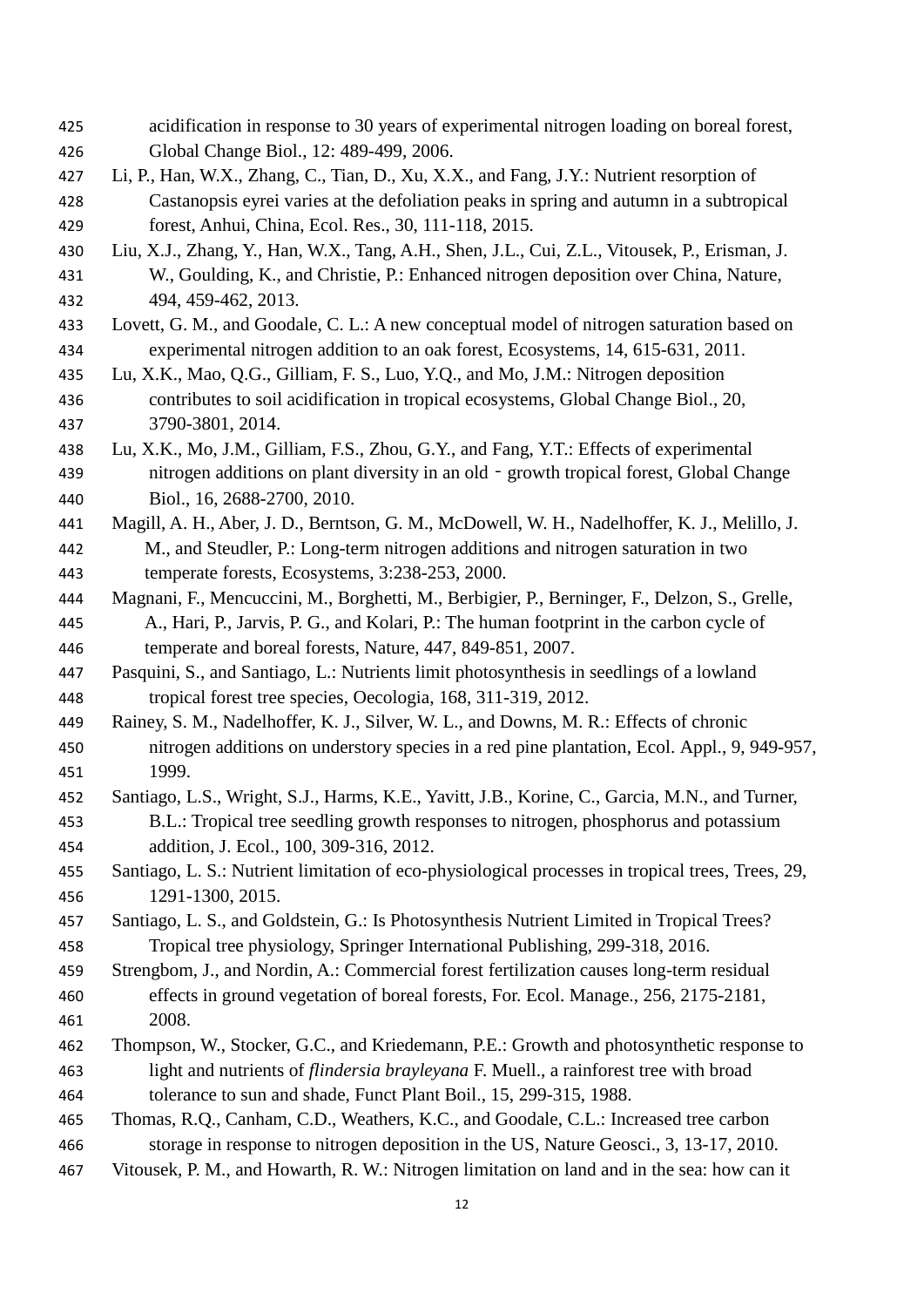- occur? Biogeochemistry, 13: 87-115, 1991.
- Wright, R. F., and Tietema, A.: Ecosystem response to 9 years of nitrogen addition at Sogndal, Norway, For. Ecol. Manag., 71, 133-142, 1995.
- Wright, S.J., Yavitt, J.B., Wurzburger, N., Turner, B.L., Tanner, E.V., Sayer, E.J., Santiago, L.S., Kaspari, M., Hedin, L.O., and Harms, K.E.: Potassium, phosphorus, or nitrogen limit root allocation, tree growth, or litter production in a lowland tropical forest,
- Ecology, 92,1616-1625, 2011.
- 475 Wurzburger, N., and Wright, S. J.: Fine root responses to fertilization reveal multiple nutrient limitation in a lowland tropical forest, Ecology, 96, 2137-2146. 2015.
- Yu, G.R., Chen, Z., Piao, S.L., Peng, C.H., Ciais, P., Wang, Q.F., Li, X.R., and Zhu, X. J.: High carbon dioxide uptake by subtropical forest ecosystems in the East Asian monsoon region, P. Natl. Acad. Sci. USA, 111, 4910-4915, 2014.
- Zhou, G.Y., Peng, C.H., Li, Y.L., Liu, S.Z., Zhang, Q.M., Tang, X.L., Liu, J.X., Yan, J.H.,
- Zhang, D.Q., Chu, and G.W.: A climate change-induced threat to the ecological
- resilience of a subtropical monsoon evergreen broad-leaved forest in Southern China,
- Global Change Biol., 19, 1197-1210, 2013.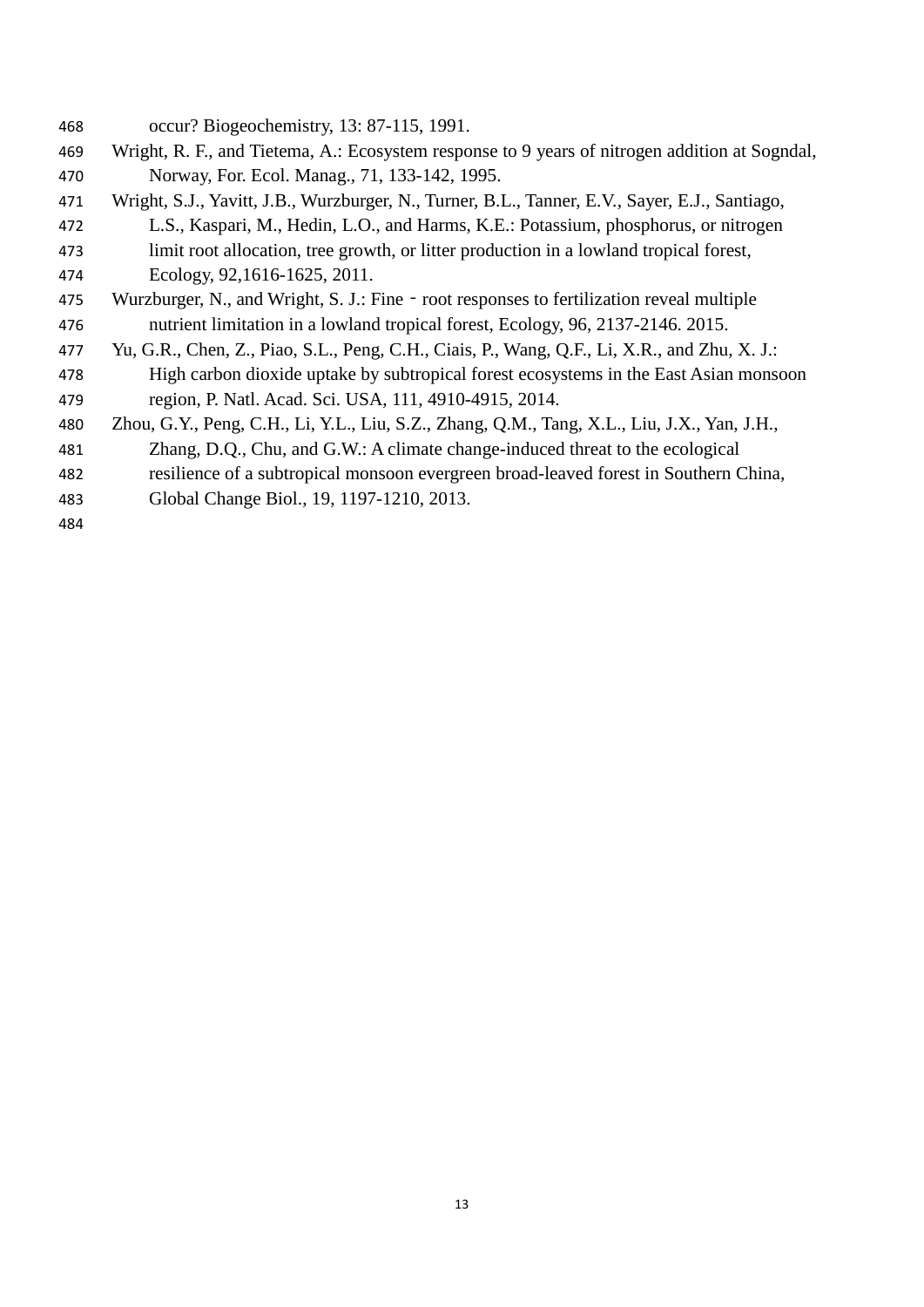486 **Table 1** Growth measurements for four plant growth forms in this study before N fertilization 487 experiment. Numbers in the tables represent means (or mean  $\pm$  (standard error), *n*=9) of 488 plants across all nine plots. TBA: total basal area of trees; DBH: diameter at breast height 489 (~1.3 m); Basal diameter: diameter at 10 cm above the ground.

| Growth forms             | <b>Species</b>           | Growth variable         |                     |                   |  |  |  |  |
|--------------------------|--------------------------|-------------------------|---------------------|-------------------|--|--|--|--|
|                          |                          | TBA $(m^2 ha^{-1})$     | $DBH$ (cm)          | Height $(m)$      |  |  |  |  |
| <b>Trees</b>             | Castanopsis eyrei        | $32.5 \pm 2.7$          | $15.7 \pm 3.6$      | $11.8 \pm 2.1$    |  |  |  |  |
| <b>Saplings</b>          | C. eyrei                 | $0.61 \pm 0.10$         | $3.81 \pm 0.04$     | $2.59 + 0.06$     |  |  |  |  |
|                          |                          | Coverage (%)            | Basal diameter (mm) | Height (cm)       |  |  |  |  |
| Shrubs $\&$<br>Seedlings | Cleyera japonica         | 2.89                    | $9.24 \pm 5.13$     | $79.8 \pm 40.82$  |  |  |  |  |
|                          | Camellia cuspidata       | 8.60                    | $7.01 \pm 0.62$     | 60.1 $\pm 4.37$   |  |  |  |  |
|                          | Rhododendron ovatum      | 5.97                    | $16.81 \pm 8.91$    | $167.5 \pm 65.02$ |  |  |  |  |
|                          | Eurya muricata           | 3.04                    | $7.00 \pm 1.57$     | $111.0 \pm 38.16$ |  |  |  |  |
|                          | Cinnamomum<br>japonicum  | 2.85<br>$4.44 \pm 1.46$ |                     | $51.1 \pm 26.59$  |  |  |  |  |
|                          | Cinnamomum<br>subavenium | 5.03                    | $2.77 \pm 0.64$     | $29.9 \pm 7.54$   |  |  |  |  |
|                          | Sarcandra glabra         | 2.92                    | $3.60 \pm 0.11$     | $35.7 \pm 3.69$   |  |  |  |  |
| Density (shoots $m-2$ )  |                          |                         |                     |                   |  |  |  |  |
| Ferns                    | Woodwardia japonica      | $1.19 \pm 0.23$         |                     |                   |  |  |  |  |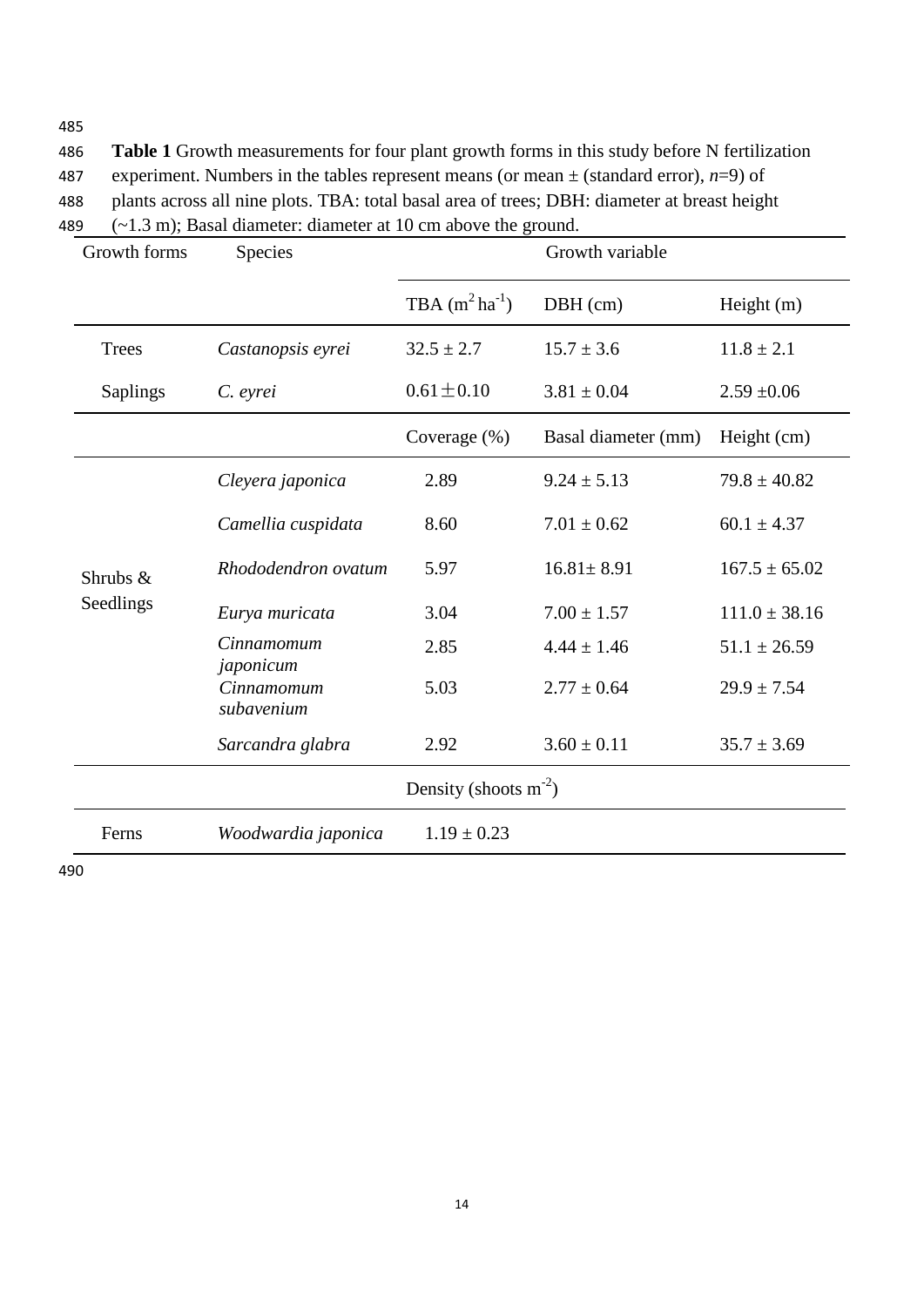491 **Figure 1** Effects of N fertilization on the growth and mortality of all trees (mean  $\pm$  se, n=3). 492 (a) Absolute basal area increase of all trees; (b) aboveground biomass increase of all trees; (c) 493 relative growth rate of total tree basal area; and (d) the proportion of dead trees. The mortality 494 proportion of trees was calculated using the aboveground biomass of all dead trees during the 495 experiment divided by the total aboveground biomass of all trees in 2014. Numbers in these 496 figures indicate the results of ANOVA. The N treatment on x-axis represents three levels of N



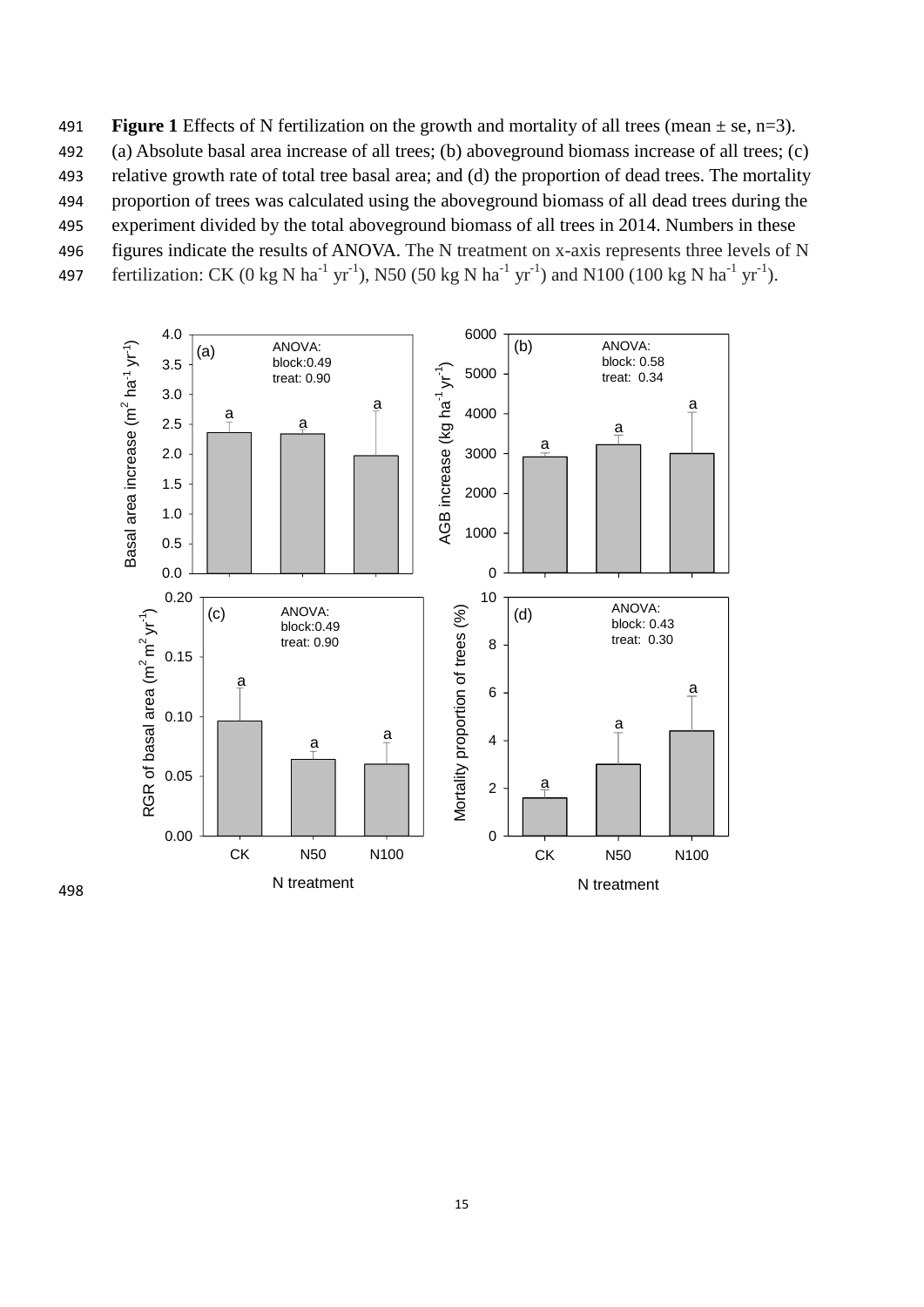499 **Figure 2** Effects of N fertilization on growth (mean ± se, n=3) of *C. eyrei* by DBH classes 500 (5-10 cm, 10-30 cm and >30 cm). (a-c) Absolute basal area increase, and (d-f) relative growth 501 rate of basal area. Numbers in these figures indicate the results of ANOVA.

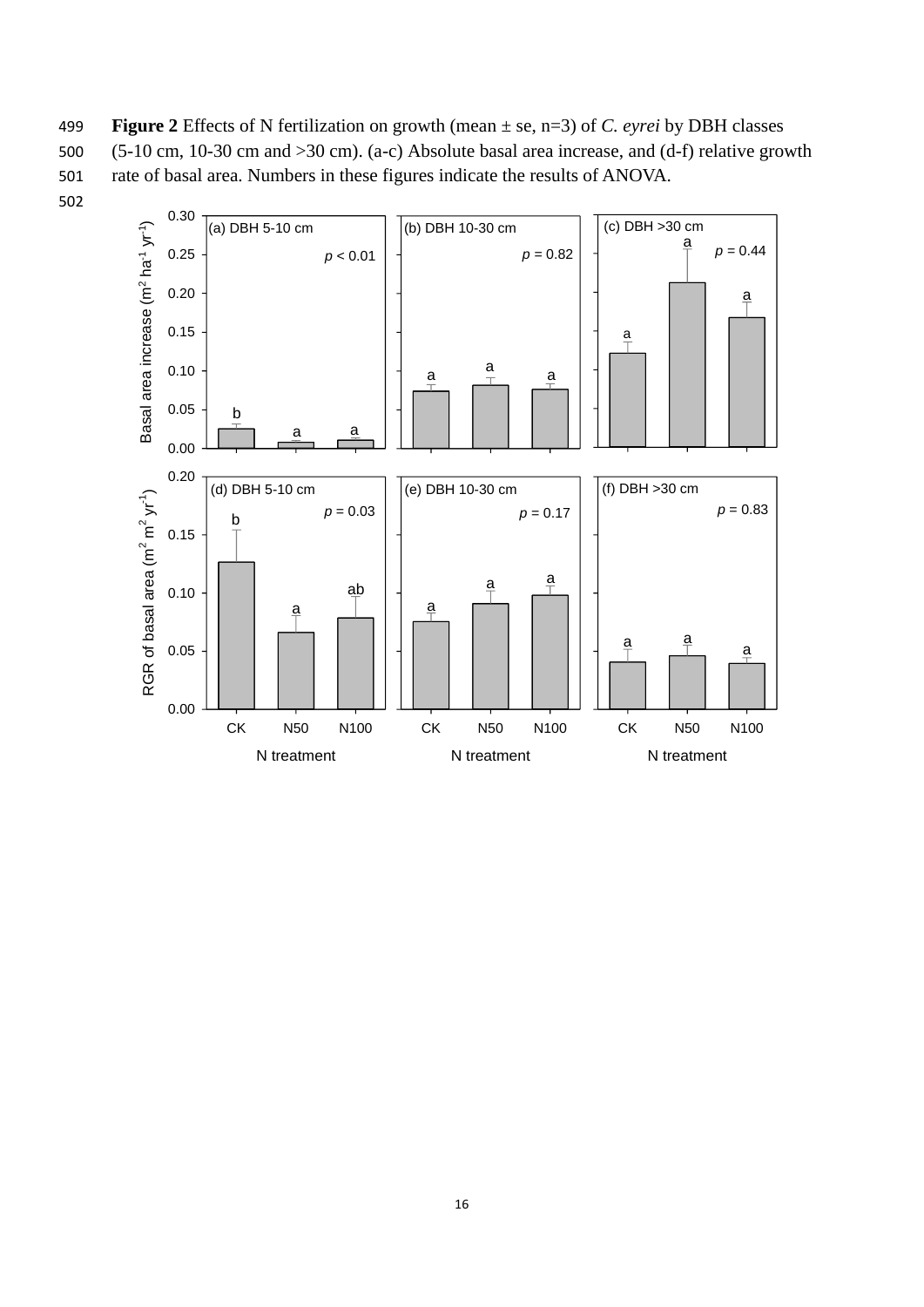503 **Figure 3** Effects of N fertilization on growth of saplings (mean ± se, n=3). (a) Absolute basal 504 area increase, and (b) relative growth rate of basal area. Numbers in these figures indicate the 505 results of ANOVA.





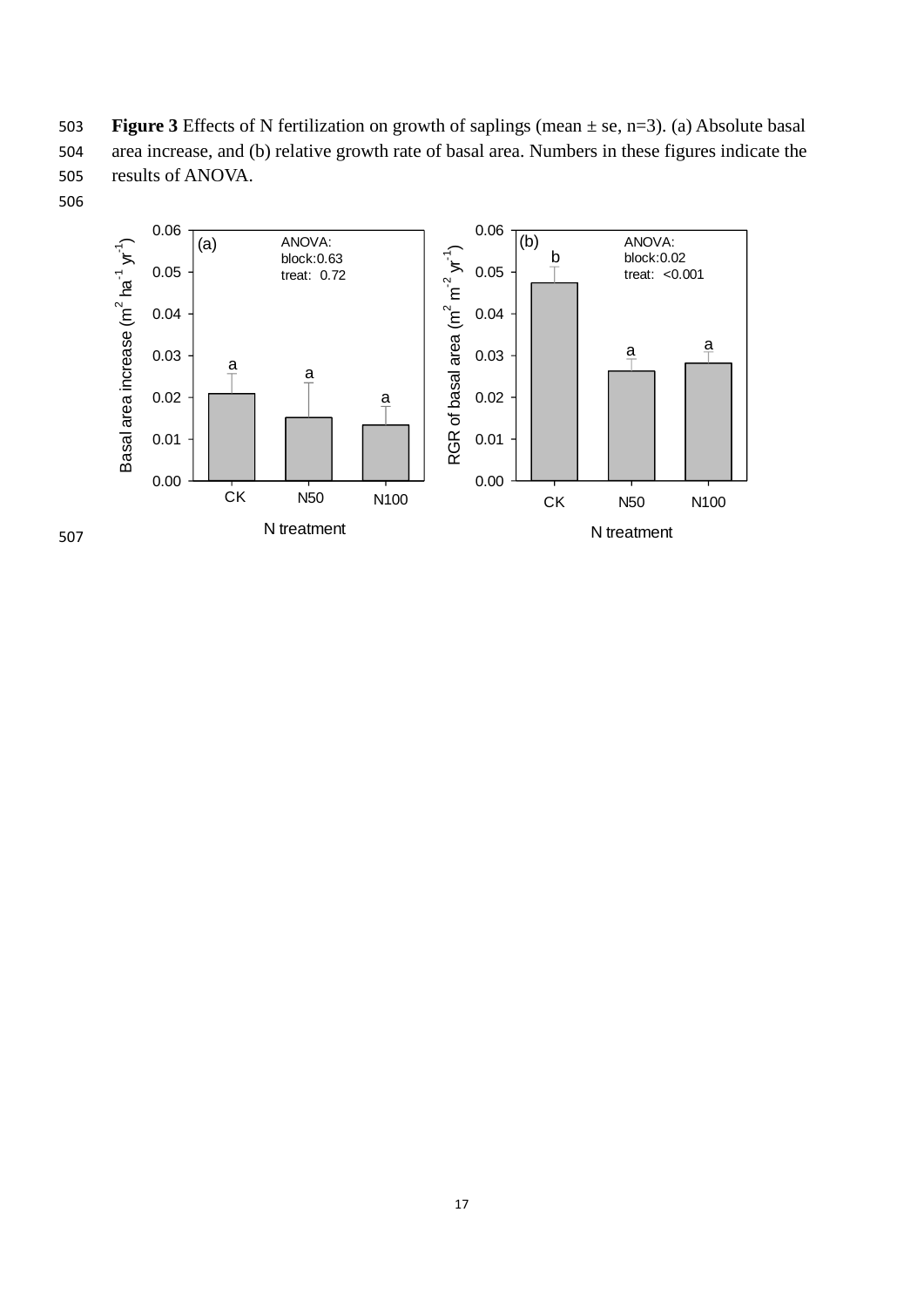- 508 **Figure 4** Effects of N fertilization on aboveground biomass of shrubs, seedlings and ferns.
- 509 Bars show above ground biomass of (a) shrubs/seedlings and (b) ferns (mean  $\pm$  se, n=3).

510 Numbers in these figures indicate the results of ANOVA.



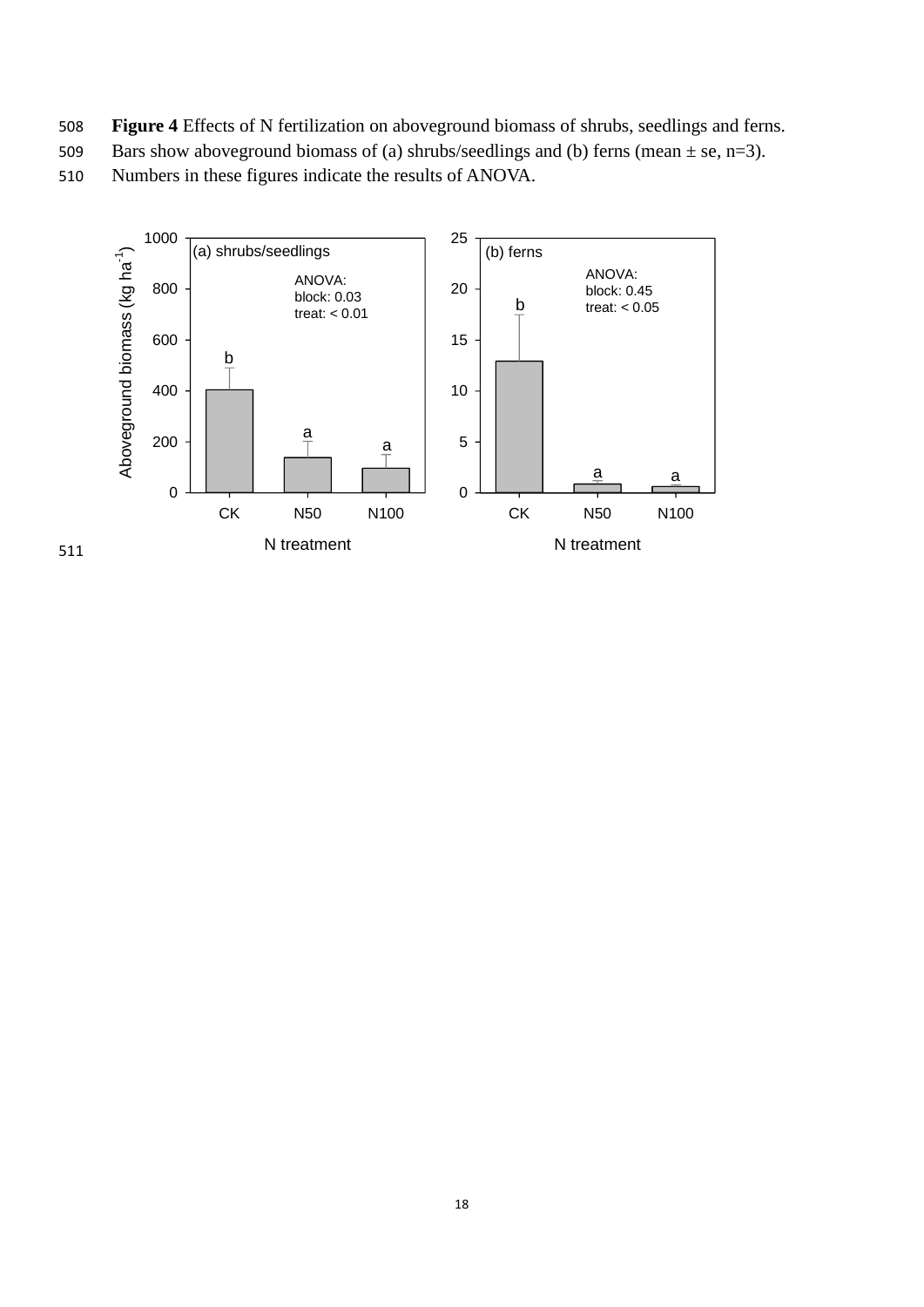#### 512 **Supplementary materials**

513

### 514 **Methods of soil sampling and nutrient detection**

515 During plant leaf and root sampling, we collected soil samples at a depth of 0-10 cm to detect 516 soil nutrient availability. We set three subplots randomly within each plot and collected three

517 subsamples for each subplot using a hand-held steel soil borer (3 cm in diameter). Then, the

- 518 three subsamples were mixed together to form one sample per plot and transported to a
- 519 laboratory and air dried naturally. After air-dried, soil samples were ground with a ball mill
- 520 (NM200, Retsch, Haan, Germany) and screened through a 100 mesh sieve. Soil total N and P
- 521 were measured using an elemental analyser (2400 Series2 CHNS/O Elemental Analyzer,
- 522 Perkin-Elmer, USA). After acid digestion of the samples, leaf and root P concentrations were
- 523 measured using a flow injection analysis instrument (AutoAnanlyzer3, Bran+Lubbe City,
- 524 Germany). In this study, mass total N and mass total P were used. Soil pH was measured by
- 525 dry soil in water suspension with a water:soil ratio of 1:2.5.
- 526

527 **Table S1.** Allometric equations for the aboveground biomass of different plant species in this 528 study.

| $\sim$ $\sim$ $\sim$ $\sim$ $\sim$<br>Species | Equations                              | a <sub>1</sub> | $a_2$ | $\mathbf b$ | $r^2$ | $\boldsymbol{p}$ |
|-----------------------------------------------|----------------------------------------|----------------|-------|-------------|-------|------------------|
| W. japonica                                   | $Y=X_1^{a1} * X_2^{a2} * 10^b$         | 1.703          | 0.790 | $-3.418$    | 0.92  | < 0.001          |
| C. japonica                                   | $Y=a_1* (BD^2*H)^b$                    | 0.061          |       | 0.707       | 0.99  | < 0.001          |
| C. cuspidate                                  | $Y=a_1$ <sup>*</sup> (CV) <sup>b</sup> | 0.001          |       | 0.829       | 0.94  | < 0.001          |
| R. ovatum                                     | $Y=a_1* (BD^2*H)+b$                    | 0.004          |       | 0.831       | 0.97  | < 0.001          |
| E. muricata                                   | $Y=a_1* (BD^2*H)^b$                    | 0.028          |       | 0.816       | 0.90  | < 0.001          |
| C. japonicum                                  | $Y=a_1* (CV)^b$                        | 0.005          |       | 0.716       | 0.90  | < 0.001          |
| C. subavenium                                 | $Y=a_1* (CV)^b$                        | 0.001          |       | 0.817       | 0.93  | < 0.001          |
| S. glabra                                     | $Y=a_1*(CV)+b$                         | 0.0002         |       | 1.692       | 0.96  | < 0.001          |
| C. eyrei $^{(1)}$                             | $Y=a_1*({D}^{2}*{H})^b$                | 0.065          |       | 0.920       | 0.98  | < 0.001          |
| Others <sup><math>(2)</math></sup>            | $Y=a_1*({D}^{2}*{H})^b$                | 0.095          |       | 0.870       | 0.91  | < 0.001          |

529 Y: Aboveground biomass (g for shrubs; kg for trees/saplings);  $X_1$  (cm): length of fern leaves;

530  $X_2$  (cm): width of fern leaves; BD (basal diameter): diameter at 10 cm above the ground; H:

531 height of plants (cm for shrubs/seedlings, m for trees/saplings); CV (cm<sup>3</sup>):  $3.14*$ [(canopy

532 length + canopy width)/2]<sup>2</sup>\*H; D (cm): diameter at breast height (~1.3 m) of tree/saplings.

533 (1) from Du *et al*. 1987; (2) from Zhang *et al*. 2007.